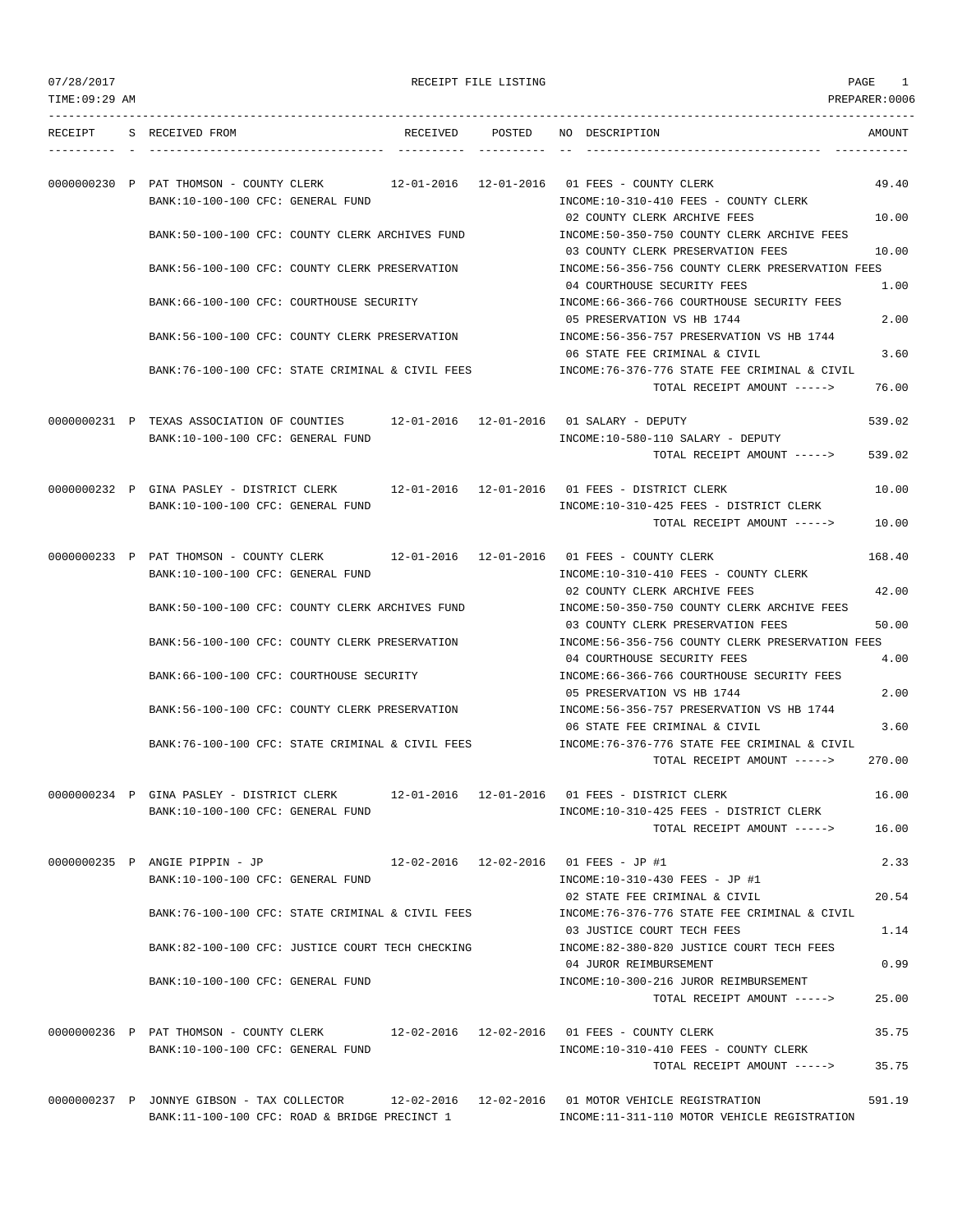TIME:09:29 AM PREPARER:0006

| RECEIPT    | S RECEIVED FROM                                                                                                     | RECEIVED POSTED | NO DESCRIPTION                                                                                                  | AMOUNT        |
|------------|---------------------------------------------------------------------------------------------------------------------|-----------------|-----------------------------------------------------------------------------------------------------------------|---------------|
| 0000000237 | Continued<br>BANK:12-100-100 CFC: ROAD & BRIDGE PRECINCT 2                                                          |                 | 02 MOTOR VEHICLE REGISTRATION<br>INCOME:12-312-110 MOTOR VEHICLE REGISTRATION                                   | 591.19        |
|            | BANK:13-100-100 CFC: ROAD & BRIDGE PRECINCT 3                                                                       |                 | 03 MOTOR VEHICLE REGISTRATION<br>INCOME:13-313-110 MOTOR VEHICLE REGISTRATION                                   | 591.19        |
|            | BANK:14-100-100 CFC: ROAD & BRIDGE PRECINCT 4                                                                       |                 | 04 MOTOR VEHICLE REGISTRATION<br>INCOME:14-314-110 MOTOR VEHICLE REGISTRATION                                   | 591.19        |
|            | BANK:10-100-100 CFC: GENERAL FUND                                                                                   |                 | 05 FEES - TAX COLLECTOR<br>INCOME:10-310-445 FEES - TAX COLLECTOR                                               | 93.10         |
|            |                                                                                                                     |                 | TOTAL RECEIPT AMOUNT -----> 2,457.86                                                                            |               |
|            | 0000000238 P JONNYE GIBSON - TAX COLLECTOR 12-02-2016 12-02-2016 01 TITLE FEES<br>BANK:10-100-100 CFC: GENERAL FUND |                 | $INCOME: 10-310-447$ FEES - TITLE                                                                               | 20.00         |
|            |                                                                                                                     |                 | TOTAL RECEIPT AMOUNT ----->                                                                                     | 20.00         |
|            | 0000000239 P JONNYE GIBSON - TAX COLLECTOR 12-02-2016 12-02-2016 01 FEES - TITLE                                    |                 |                                                                                                                 | 5.00          |
|            | BANK:10-100-100 CFC: GENERAL FUND                                                                                   |                 | INCOME:10-310-447 FEES - TITLE<br>TOTAL RECEIPT AMOUNT ----->                                                   | 5.00          |
|            | 0000000240 P ANGIE PIPPIN - JP                                                                                      |                 | 12-02-2016  12-02-2016  01 FEES - JP #1                                                                         | 70.81         |
|            | BANK:10-100-100 CFC: GENERAL FUND                                                                                   |                 | INCOME:10-310-430 FEES - JP #1<br>02 STATE FEE CRIMINAL & CIVIL                                                 | 179.97        |
|            | BANK:76-100-100 CFC: STATE CRIMINAL & CIVIL FEES                                                                    |                 | INCOME: 76-376-776 STATE FEE CRIMINAL & CIVIL<br>03 JUSTICE COURT TECH FEES                                     | 11.49         |
|            | BANK:82-100-100 CFC: JUSTICE COURT TECH CHECKING                                                                    |                 | INCOME:82-380-820 JUSTICE COURT TECH FEES<br>04 JUROR REIMBURSEMENT                                             | 9.73          |
|            | BANK:10-100-100 CFC: GENERAL FUND                                                                                   |                 | INCOME:10-300-216 JUROR REIMBURSEMENT<br>TOTAL RECEIPT AMOUNT ----->                                            | 272.00        |
|            | 0000000241 P EMILIA GARCIA - SENIOR CITIZENS 12-02-2016 12-02-2016 01 FOOD DONATIONS                                |                 |                                                                                                                 | 49.00         |
|            | BANK:78-100-100 CFC: SENIOR CITIZENS                                                                                |                 | INCOME: 78-378-712 FOOD DONATIONS<br>TOTAL RECEIPT AMOUNT ----->                                                | 49.00         |
|            | 0000000242 P EMILIA GARCIA - SENIOR CITIZENS 12-02-2016 12-02-2016 01 FOOD DONATIONS                                |                 |                                                                                                                 | 53.25         |
|            | BANK:78-100-100 CFC: SENIOR CITIZENS                                                                                |                 | INCOME: 78-378-712 FOOD DONATIONS<br>TOTAL RECEIPT AMOUNT ----->                                                | 53.25         |
|            | 0000000245 P ANGIE PIPPIN - JP                                                                                      |                 | 12-05-2016  12-05-2016  01 FEES - JP #1                                                                         | 39.95         |
|            | BANK:10-100-100 CFC: GENERAL FUND                                                                                   |                 | INCOME:10-310-430 FEES - JP #1<br>02 COURTHOUSE SECURITY FEES                                                   | 1.09          |
|            | BANK:66-100-100 CFC: COURTHOUSE SECURITY                                                                            |                 | INCOME: 66-366-766 COURTHOUSE SECURITY FEES<br>03 STATE FEE CRIMINAL & CIVIL                                    | 64.57         |
|            | BANK:76-100-100 CFC: STATE CRIMINAL & CIVIL FEES                                                                    |                 | INCOME: 76-376-776 STATE FEE CRIMINAL & CIVIL<br>04 JUROR REIMBURSEMENT                                         | 4.39          |
|            | BANK:10-100-100 CFC: GENERAL FUND                                                                                   |                 | INCOME:10-300-216 JUROR REIMBURSEMENT<br>TOTAL RECEIPT AMOUNT ----->                                            | 110.00        |
|            | 0000000246 P GINA PASLEY - DISTRICT CLERK                                                                           |                 | 12-05-2016  12-05-2016  01 FEES - DISTRICT CLERK                                                                | 10.00         |
|            | BANK:10-100-100 CFC: GENERAL FUND                                                                                   |                 | INCOME:10-310-425 FEES - DISTRICT CLERK<br>TOTAL RECEIPT AMOUNT ----->                                          | 10.00         |
|            | 0000000247 P GINA PASLEY - DISTRICT CLERK<br>BANK:10-100-100 CFC: GENERAL FUND                                      |                 | $12-05-2016$ $12-05-2016$ 01 FEES - COUNTY & DISTRICT COURT<br>INCOME:10-310-420 FEES - COUNTY & DISTRICT COURT | 22.57         |
|            |                                                                                                                     |                 | TOTAL RECEIPT AMOUNT ----->                                                                                     | 22.57         |
|            | $0.000000025$ of CITMA DACTEV DIGTERENT ON DIRECT 10 OC 2016 12 OC 2016 01 REEC COUNTRY C DIGTERENT ON DE           |                 |                                                                                                                 | $\epsilon$ 00 |

0000000251 P GINA PASLEY - DISTRICT CLERK 12-06-2016 12-06-2016 01 FEES - COUNTY & DISTRICT COURT 6.00 BANK:10-100-100 CFC: GENERAL FUND INCOME:10-310-420 FEES - COUNTY & DISTRICT COURT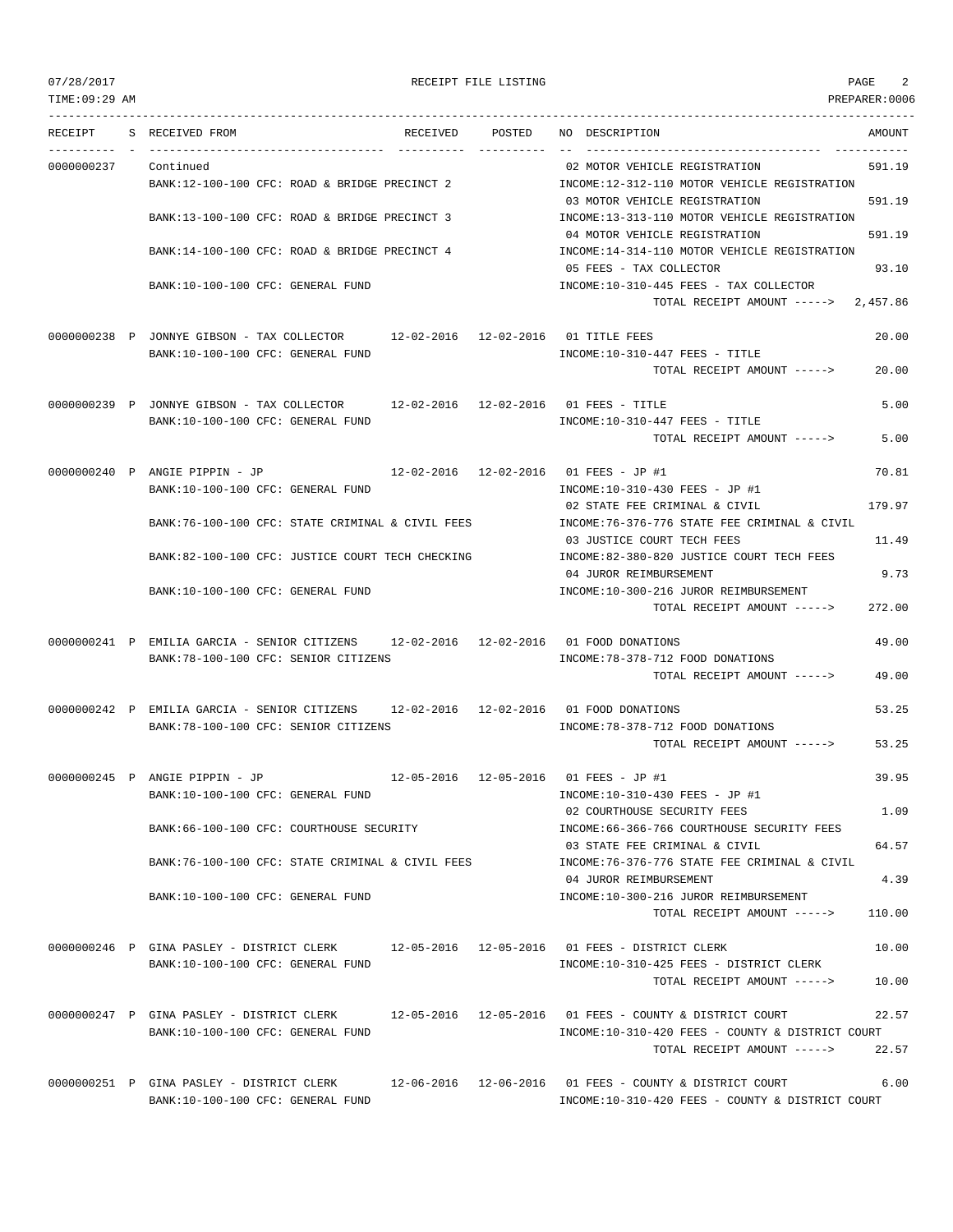TIME:09:29 AM PREPARER:0006 --------------------------------------------------------------------------------------------------------------------------------- RECEIPT S RECEIVED FROM RECEIVED POSTED NO DESCRIPTION AMOUNT ---------- - ----------------------------------- ---------- ---------- -- ----------------------------------- ----------- 0000000251 Continued 02 FEES - DISTRICT CLERK 31.00 BANK:10-100-100 CFC: GENERAL FUND INCOME:10-310-425 FEES - DISTRICT CLERK TOTAL RECEIPT AMOUNT -----> 37.00 0000000253 P PAT THOMSON - COUNTY CLERK 12-05-2016 12-06-2016 01 FEES - COUNTY CLERK 281.25 BANK:10-100-100 CFC: GENERAL FUND INCOME:10-310-410 FEES - COUNTY CLERK 02 COUNTY CLERK ARCHIVE FEES 110.00 BANK:50-100-100 CFC: COUNTY CLERK ARCHIVES FUND INCOME:50-350-750 COUNTY CLERK ARCHIVE FEES 03 COUNTY CLERK PRESERVATION FEES 110.00 BANK:56-100-100 CFC: COUNTY CLERK PRESERVATION INCOME:56-356-756 COUNTY CLERK PRESERVATION FEES 04 COURTHOUSE SECURITY FEES 11.00 BANK:66-100-100 CFC: COURTHOUSE SECURITY INCOME:66-366-766 COURTHOUSE SECURITY FEES TOTAL RECEIPT AMOUNT -----> 512.25 0000000254 P PAT THOMSON - COUNTY CLERK 12-07-2016 12-07-2016 01 FEES - COUNTY CLERK 110.00 BANK:10-100-100 CFC: GENERAL FUND INCOME:10-310-410 FEES - COUNTY CLERK 02 COUNTY CLERK ARCHIVE FEES 40.00 BANK:50-100-100 CFC: COUNTY CLERK ARCHIVES FUND INCOME:50-350-750 COUNTY CLERK ARCHIVE FEES 03 COUNTY CLERK PRESERVATION FEES 40.00 BANK:56-100-100 CFC: COUNTY CLERK PRESERVATION INCOME:56-356-756 COUNTY CLERK PRESERVATION FEES 04 COURTHOUSE SECURITY FEES 4.00 BANK:66-100-100 CFC: COURTHOUSE SECURITY INCOME:66-366-766 COURTHOUSE SECURITY FEES TOTAL RECEIPT AMOUNT -----> 194.00 0000000255 P EZ MESSENGER 12-07-2016 12-07-2016 01 FEES - SHERIFF 100.00 BANK:10-100-100 CFC: GENERAL FUND **INCOME:10-310-455 FEES - SHERIFF** TOTAL RECEIPT AMOUNT -----> 100.00 0000000256 P PROFESSIONAL CIVIL PROCESS 12-07-2016 12-07-2016 01 FEES - SHERIFF 100.00 BANK:10-100-100 CFC: GENERAL FUND INCOME:10-310-455 FEES - SHERIFF TOTAL RECEIPT AMOUNT -----> 100.00 0000000257 P APPRAISAL DISTRICT - I&S 12-07-2016 12-07-2016 01 ADVALOREM TAXES 5,523.35 BANK:10-100-120 INTEREST & SINKING CHECKING  $INCOME:10-300-100$  ADVALOREM TAXES TOTAL RECEIPT AMOUNT -----> 5,523.35 0000000258 P APPRAISAL DISTRICT - M&O 12-07-2016 12-07-2016 01 ADVALOREM TAXES 18,833.79 BANK:10-100-100 CFC: GENERAL FUND INCOME:10-300-100 ADVALOREM TAXES TOTAL RECEIPT AMOUNT -----> 18,833.79 0000000259 P EMILIA GARCIA - SENIOR CITIZENS 12-07-2016 12-07-2016 01 FOOD DONATIONS 44.00 BANK:78-100-100 CFC: SENIOR CITIZENS INCOME:78-378-712 FOOD DONATIONS TOTAL RECEIPT AMOUNT -----> 44.00 0000000260 P PAT THOMSON - COUNTY CLERK 12-07-2016 12-07-2016 01 FEES - COUNTY CLERK 97.75 BANK:10-100-100 CFC: GENERAL FUND **INCOME:10-310-410 FEES - COUNTY CLERK** 02 COUNTY CLERK ARCHIVE FEES 10.00 BANK:50-100-100 CFC: COUNTY CLERK ARCHIVES FUND INCOME:50-350-750 COUNTY CLERK ARCHIVE FEES 03 COUNTY CLERK PRESERVATION FEES 10.00 BANK:56-100-100 CFC: COUNTY CLERK PRESERVATION INCOME:56-356-756 COUNTY CLERK PRESERVATION FEES 04 COURTHOUSE SECURITY FEES 1.00 BANK:66-100-100 CFC: COURTHOUSE SECURITY INCOME:66-366-766 COURTHOUSE SECURITY FEES TOTAL RECEIPT AMOUNT -----> 118.75 0000000261 P PENNY'S FOUND IN ENTERPRISE CRUDE 12-08-2016 12-08-2016 01 PENNYS - AS PER JUDGE 2.79 BANK:10-100-100 CFC: GENERAL FUND INCOME:10-300-150 OTHER INCOME

TOTAL RECEIPT AMOUNT -----> 2.79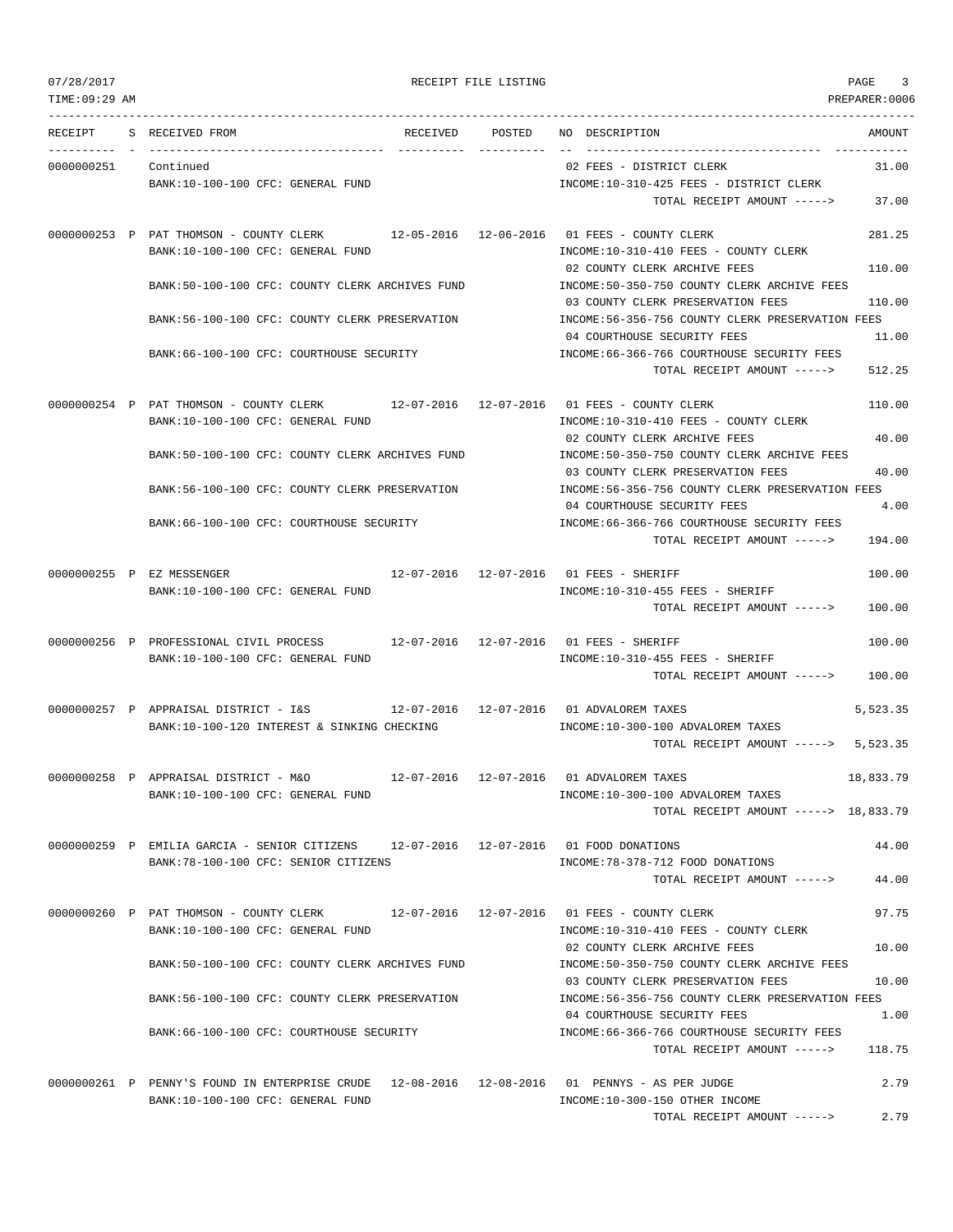| 07/28/2017<br>TIME: 09:29 AM |                                                                                                                           | RECEIPT FILE LISTING |                                                                                                  | PAGE<br>$\overline{4}$<br>PREPARER: 0006 |
|------------------------------|---------------------------------------------------------------------------------------------------------------------------|----------------------|--------------------------------------------------------------------------------------------------|------------------------------------------|
|                              | RECEIPT S RECEIVED FROM                                                                                                   |                      | RECEIVED POSTED NO DESCRIPTION                                                                   | AMOUNT                                   |
|                              | 0000000262 P CASH IN ENVELOPE IN GREY 12-08-2016 12-08-2016 01 BAIL BOND FEES<br>BANK:74-100-100 CFC: BAIL BOND FUND      |                      | INCOME: 74-374-774 BAIL BOND FEES<br>TOTAL RECEIPT AMOUNT ----->                                 | 40.00<br>40.00                           |
|                              |                                                                                                                           |                      |                                                                                                  |                                          |
|                              | 0000000263 P TEXAS ASSOCIATION OF COUNTIES 12-08-2016 12-08-2016 01 SALARY - DEPUTY<br>BANK:10-100-100 CFC: GENERAL FUND  |                      | INCOME:10-580-110 SALARY - DEPUTY                                                                | 539.02                                   |
|                              |                                                                                                                           |                      | TOTAL RECEIPT AMOUNT ----->                                                                      | 539.02                                   |
|                              | 0000000264 P PAT THOMSON - COUNTY CLERK 12-08-2016 12-08-2016 01 FEES - COUNTY CLERK<br>BANK:10-100-100 CFC: GENERAL FUND |                      | INCOME:10-310-410 FEES - COUNTY CLERK<br>02 COUNTY CLERK ARCHIVE FEES                            | 43.00<br>30.00                           |
|                              | BANK:50-100-100 CFC: COUNTY CLERK ARCHIVES FUND                                                                           |                      | INCOME:50-350-750 COUNTY CLERK ARCHIVE FEES<br>03 COUNTY CLERK PRESERVATION FEES                 | 30.00                                    |
|                              | BANK:56-100-100 CFC: COUNTY CLERK PRESERVATION                                                                            |                      | INCOME:56-356-756 COUNTY CLERK PRESERVATION FEES                                                 |                                          |
|                              | BANK: 66-100-100 CFC: COURTHOUSE SECURITY                                                                                 |                      | 04 COURTHOUSE SECURITY FEES<br>INCOME: 66-366-766 COURTHOUSE SECURITY FEES                       | 3.00                                     |
|                              |                                                                                                                           |                      | TOTAL RECEIPT AMOUNT ----->                                                                      | 106.00                                   |
|                              | 0000000265 P ANGIE PIPPIN - JP<br>BANK:10-100-100 CFC: GENERAL FUND                                                       |                      | 12-08-2016  12-08-2016  01 FEES - JP #1<br>INCOME:10-310-430 FEES - JP #1                        | 613.90                                   |
|                              | BANK:66-100-100 CFC: COURTHOUSE SECURITY                                                                                  |                      | 02 COURTHOUSE SECURITY FEES<br>INCOME: 66-366-766 COURTHOUSE SECURITY FEES                       | 3.00                                     |
|                              | BANK:76-100-100 CFC: STATE CRIMINAL & CIVIL FEES                                                                          |                      | 03 STATE FEE CRIMINAL & CIVIL<br>INCOME: 76-376-776 STATE FEE CRIMINAL & CIVIL                   | 183.70                                   |
|                              | BANK:82-100-100 CFC: JUSTICE COURT TECH CHECKING                                                                          |                      | 04 JUSTICE COURT TECH FEES<br>INCOME:82-380-820 JUSTICE COURT TECH FEES                          | 14.40                                    |
|                              | BANK:10-100-100 CFC: GENERAL FUND                                                                                         |                      | 05 JUROR REIMBURSEMENT<br>INCOME:10-300-216 JUROR REIMBURSEMENT                                  | 12.00                                    |
|                              | BANK:10-100-100 CFC: GENERAL FUND                                                                                         |                      | 06 JP ATTY DELINQUENT COL FEES<br>INCOME:10-310-432 JP ATTY DELINQUENT COL FEES                  | 90.00                                    |
|                              |                                                                                                                           |                      | TOTAL RECEIPT AMOUNT ----->                                                                      | 917.00                                   |
|                              | 0000000266 P ANGIE PIPPIN - JP                                                                                            |                      | 12-08-2016  12-08-2016  01 FEES - JP #1                                                          | 89.78                                    |
|                              | BANK:10-100-100 CFC: GENERAL FUND                                                                                         |                      | INCOME:10-310-430 FEES - JP #1<br>02 COURTHOUSE SECURITY FEES                                    | 1.61                                     |
|                              | BANK:66-100-100 CFC: COURTHOUSE SECURITY                                                                                  |                      | INCOME: 66-366-766 COURTHOUSE SECURITY FEES<br>03 STATE FEE CRIMINAL & CIVIL                     | 83.97                                    |
|                              | BANK:76-100-100 CFC: STATE CRIMINAL & CIVIL FEES                                                                          |                      | INCOME: 76-376-776 STATE FEE CRIMINAL & CIVIL<br>04 JUSTICE COURT TECH FEES                      | 4.23                                     |
|                              | BANK:82-100-100 CFC: JUSTICE COURT TECH CHECKING                                                                          |                      | INCOME:82-380-820 JUSTICE COURT TECH FEES<br>05 JUROR REIMBURSEMENT                              | 2.91                                     |
|                              | BANK:10-100-100 CFC: GENERAL FUND                                                                                         |                      | INCOME:10-300-216 JUROR REIMBURSEMENT<br>TOTAL RECEIPT AMOUNT ----->                             | 182.50                                   |
|                              | 0000000267 P GINA PASLEY - DISTRICT CLERK                                                                                 |                      | 12-08-2016  12-08-2016  01 FEES - DISTRICT CLERK                                                 | 5.00                                     |
|                              | BANK:10-100-100 CFC: GENERAL FUND                                                                                         |                      | INCOME:10-310-425 FEES - DISTRICT CLERK<br>TOTAL RECEIPT AMOUNT ----->                           | 5.00                                     |
|                              | 0000000270 P FIRST FINANCIAL BANK<br>BANK:84-100-150 CFC: FC DRUG FORFEITURE CHECKING                                     |                      | 12-31-2016  12-31-2016  01 CFC: FC DRUG FORFEITURE CHECKING<br>INCOME:84-384-180 INTEREST EARNED | 9.58                                     |

0000000271 U ANGIE PIPPIN - JP - DUPLICATE 12-12-2016 01 FEES - JP #1 45.90<br>BANK:10-100-100 CFC: GENERAL FUND 1NCOME:10-310-430 FEES - JP #1 BANK:10-100-100 CFC: GENERAL FUND 02 COURTHOUSE SECURITY FEES 1.00 BANK:66-100-100 CFC: COURTHOUSE SECURITY INCOME:66-366-766 COURTHOUSE SECURITY FEES

TOTAL RECEIPT AMOUNT -----> 9.58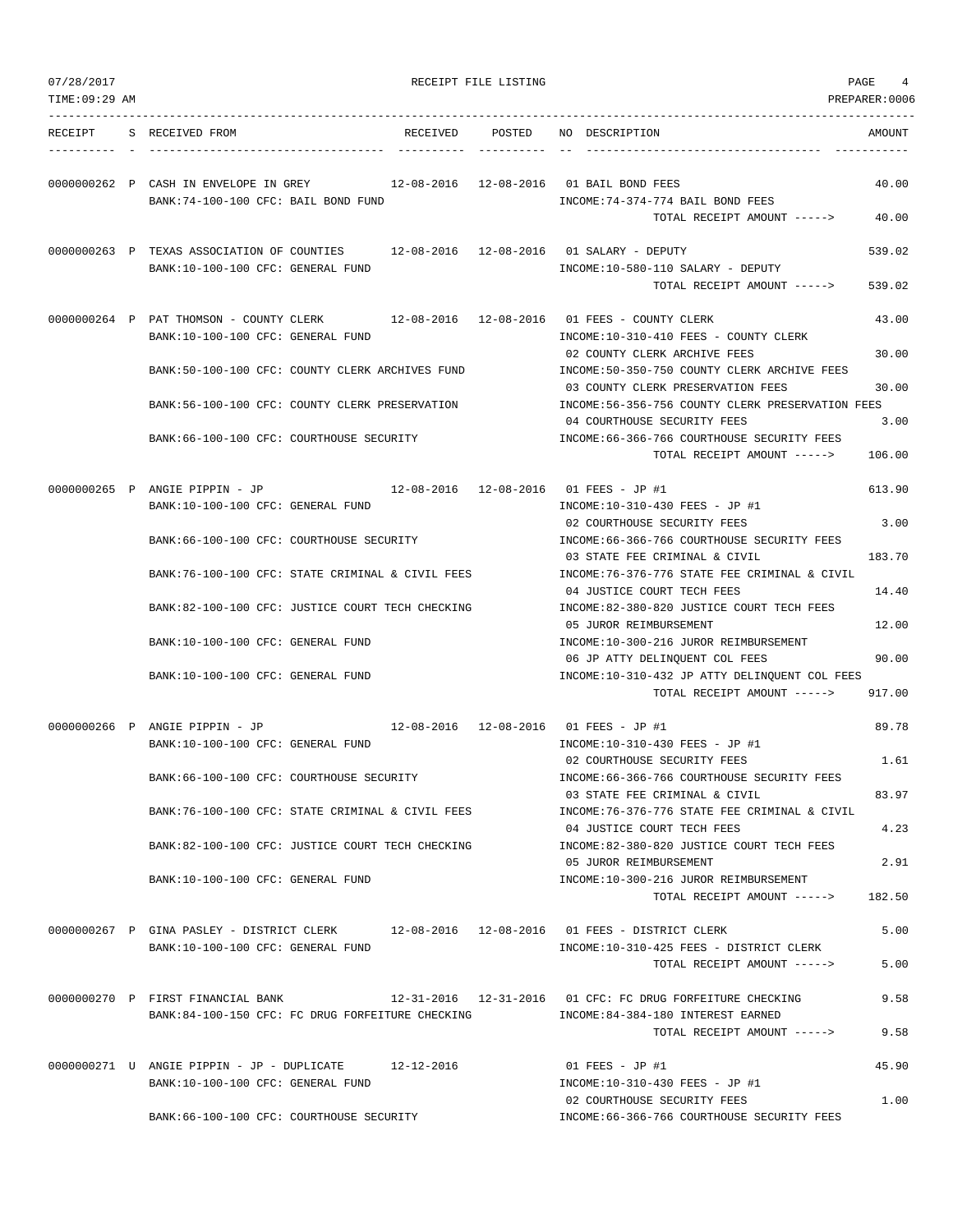TIME:09:29 AM PREPARER:0006 --------------------------------------------------------------------------------------------------------------------------------- RECEIPT S RECEIVED FROM THE RECEIVED POSTED NO DESCRIPTION THE RECEIVED AMOUNT ---------- - ----------------------------------- ---------- ---------- -- ----------------------------------- ----------- 0000000271 Continued 03 STATE FEE CRIMINAL & CIVIL 81.50 BANK:76-100-100 CFC: STATE CRIMINAL & CIVIL FEES INCOME:76-376-776 STATE FEE CRIMINAL & CIVIL 04 JUSTICE COURT TECH FEES 4.60 BANK:82-100-100 CFC: JUSTICE COURT TECH CHECKING  $\qquad \qquad \text{INCOME:82-380-820}\text{ JUSTICE COURT TECH FEES}$ 05 JUROR REIMBURSEMENT 4.00 BANK:10-100-100 CFC: GENERAL FUND INCOME:10-300-216 JUROR REIMBURSEMENT TOTAL RECEIPT AMOUNT -----> 137.00 0000000272 P GREEN CONCRETE CONSTRUCTION 12-12-2016 12-12-2016 01 COURTHOUSE MAINTENANCE 112.82 BANK:10-100-100 CFC: GENERAL FUND **INCOME:10-470-375 COURTHOUSE MAINTENANCE** TOTAL RECEIPT AMOUNT -----> 112.82 0000000273 P SCRAP METAL SALES 12-12-2016 12-12-2016 01 DIESEL, OIL, AND GASOLINE 57.00 BANK:14-100-100 CFC: ROAD & BRIDGE PRECINCT 4 INCOME:14-614-700 DIESEL, OIL, AND GASOLINE TOTAL RECEIPT AMOUNT -----> 57.00 0000000274 P EMILIA GARCIA - SENIOR CITIZENS 12-12-2016 12-12-2016 01 FOOD DONATIONS 54.40 BANK:78-100-100 CFC: SENIOR CITIZENS INCOME:78-378-712 FOOD DONATIONS TOTAL RECEIPT AMOUNT -----> 54.40 0000000275 P EMILIA GARCIA - SENIOR CITIZENS 12-12-2016 12-12-2016 01 FOOD DONATIONS 40.00 BANK:78-100-100 CFC: SENIOR CITIZENS INCOME:78-378-712 FOOD DONATIONS TOTAL RECEIPT AMOUNT -----> 40.00 0000000276 P ANGIE PIPPIN - JP 12-12-2016 12-12-2016 01 FEES - JP #1 71.80 BANK:10-100-100 CFC: GENERAL FUND INCOME:10-310-430 FEES - JP #1 02 COURTHOUSE SECURITY FEES 2.00 BANK:66-100-100 CFC: COURTHOUSE SECURITY **INCOME:66-366-766 COURTHOUSE SECURITY FEES** 03 STATE FEE CRIMINAL & CIVIL 163.00 BANK:76-100-100 CFC: STATE CRIMINAL & CIVIL FEES INCOME:76-376-776 STATE FEE CRIMINAL & CIVIL 04 JUSTICE COURT TECH FEES 9.20 BANK:82-100-100 CFC: JUSTICE COURT TECH CHECKING INCOME:82-380-820 JUSTICE COURT TECH FEES 05 JUROR REIMBURSEMENT 8.00 BANK:10-100-100 CFC: GENERAL FUND INCOME:10-300-216 JUROR REIMBURSEMENT TOTAL RECEIPT AMOUNT -----> 254.00 0000000277 P PAT THOMSON - COUNTY CLERK 12-12-2016 12-12-2016 01 FEES - COUNTY CLERK 106.00 BANK:10-100-100 CFC: GENERAL FUND INCOME:10-310-410 FEES - COUNTY CLERK 02 COUNTY CLERK ARCHIVE FEES 60.00 BANK:50-100-100 CFC: COUNTY CLERK ARCHIVES FUND INCOME:50-350-750 COUNTY CLERK ARCHIVE FEES 03 COUNTY CLERK PRESERVATION FEES 60.00 BANK:56-100-100 CFC: COUNTY CLERK PRESERVATION INCOME:56-356-756 COUNTY CLERK PRESERVATION FEES 04 COURTHOUSE SECURITY FEES 6.00 BANK:66-100-100 CFC: COURTHOUSE SECURITY INCOME:66-366-766 COURTHOUSE SECURITY FEES TOTAL RECEIPT AMOUNT -----> 232.00 0000000278 P PAT THOMSON - COUNTY CLERK 12-12-2016 12-12-2016 01 FEES - COUNTY CLERK 401.00 BANK:10-100-100 CFC: GENERAL FUND INCOME:10-310-410 FEES - COUNTY CLERK 02 COUNTY CLERK ARCHIVE FEES 80.00 BANK:50-100-100 CFC: COUNTY CLERK ARCHIVES FUND INCOME:50-350-750 COUNTY CLERK ARCHIVE FEES 03 COUNTY CLERK PRESERVATION FEES 80.00 BANK:56-100-100 CFC: COUNTY CLERK PRESERVATION INCOME:56-356-756 COUNTY CLERK PRESERVATION FEES 04 COURTHOUSE SECURITY FEES 8.00 BANK:66-100-100 CFC: COURTHOUSE SECURITY INCOME:66-366-766 COURTHOUSE SECURITY FEES TOTAL RECEIPT AMOUNT -----> 569.00

0000000279 P PAT THOMSON - COUNTY CLERK 12-19-2016 12-19-2016 01 FEES - COUNTY CLERK 265.00 BANK:10-100-100 CFC: GENERAL FUND INCOME:10-310-410 FEES - COUNTY CLERK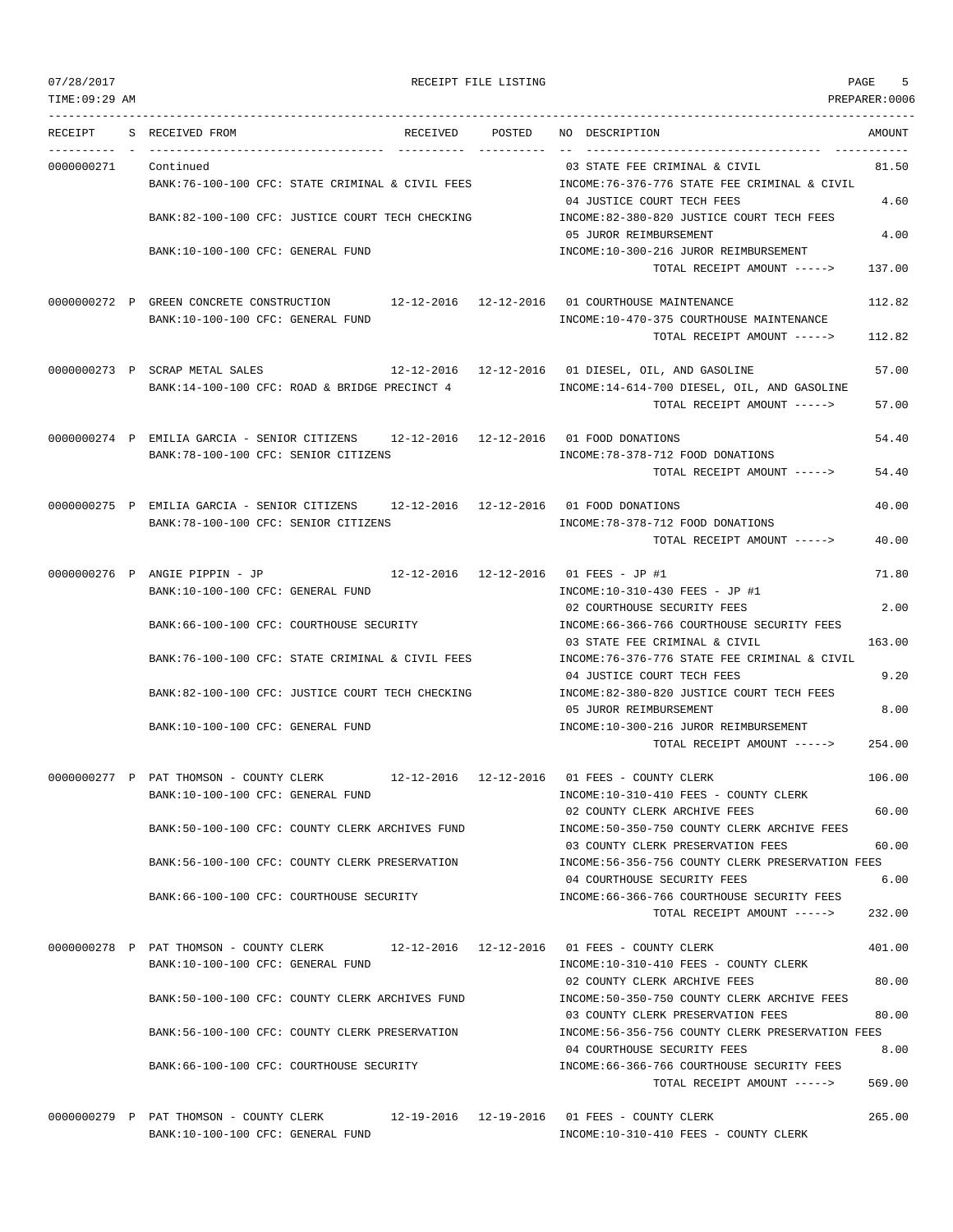TIME:09:29 AM PREPARER:0006

### 07/28/2017 RECEIPT FILE LISTING PAGE 6

--------------------------------------------------------------------------------------------------------------------------------- RECEIPT S RECEIVED FROM THE RECEIVED POSTED NO DESCRIPTION THE RECEIVED AMOUNT ---------- - ----------------------------------- ---------- ---------- -- ----------------------------------- ----------- 0000000279 Continued 02 COUNTY CLERK ARCHIVE FEES 60.00 BANK:50-100-100 CFC: COUNTY CLERK ARCHIVES FUND INCOME:50-350-750 COUNTY CLERK ARCHIVE FEES 03 COUNTY CLERK PRESERVATION FEES 60.00 BANK:56-100-100 CFC: COUNTY CLERK PRESERVATION INCOME:56-356-756 COUNTY CLERK PRESERVATION FEES 04 COURTHOUSE SECURITY FEES 6.00 BANK:66-100-100 CFC: COURTHOUSE SECURITY **INCOME:66-366-766 COURTHOUSE SECURITY FEES** 05 PRESERVATION VS HB 1744 3.00 BANK:56-100-100 CFC: COUNTY CLERK PRESERVATION INCOME:56-356-757 PRESERVATION VS HB 1744 06 STATE FEE CRIMINAL & CIVIL 30.00 BANK:76-100-100 CFC: STATE CRIMINAL & CIVIL FEES INCOME:76-376-776 STATE FEE CRIMINAL & CIVIL TOTAL RECEIPT AMOUNT -----> 424.00 0000000280 P APPRAISAL DISTRICT - M&O 12-19-2016 12-19-2016 01 ADVALOREM TAXES 19,371.00 BANK:10-100-100 CFC: GENERAL FUND INCOME:10-300-100 ADVALOREM TAXES TOTAL RECEIPT AMOUNT -----> 19,371.00 0000000281 P APPRAISAL DISTRICT - I&S 12-19-2016 12-19-2016 01 ADVALOREM TAXES 5,680.06 BANK:10-100-120 INTEREST & SINKING CHECKING  $INCOME:10-300-100$  ADVALOREM TAXES TOTAL RECEIPT AMOUNT -----> 5,680.06 0000000282 P APPRAISAL DISTRICT - M&O 12-19-2016 12-19-2016 01 ADVALOREM TAXES 15,561.59 BANK:10-100-100 CFC: GENERAL FUND INCOME:10-300-100 ADVALOREM TAXES TOTAL RECEIPT AMOUNT -----> 15,561.59 0000000283 P APPRAISAL DISTRICT - I&S 12-19-2016 12-19-2016 01 ADVALOREM TAXES 4,557.13 BANK:10-100-120 INTEREST & SINKING CHECKING  $INCOME:10-300-100$  ADVALOREM TAXES TOTAL RECEIPT AMOUNT -----> 4,557.13 0000000284 P APPRAISAL DISTRICT - I&S 12-19-2016 12-19-2016 01 ADVALOREM TAXES 3,770.82 BANK:10-100-120 INTEREST & SINKING CHECKING INCOME:10-300-100 ADVALOREM TAXES TOTAL RECEIPT AMOUNT -----> 3,770.82 0000000285 P APPRAISAL DISTRICT - M&O 12-19-2016 12-19-2016 01 ADVALOREM TAXES 12,912.45 BANK:10-100-100 CFC: GENERAL FUND **INCOME:10-300-100 ADVALOREM TAXES** TOTAL RECEIPT AMOUNT -----> 12,912.45 0000000289 P ANGIE PIPPIN - JP 12-19-2016 12-19-2016 01 FEES - JP #1 108.90 BANK:10-100-100 CFC: GENERAL FUND INCOME:10-310-430 FEES - JP #1 02 COURTHOUSE SECURITY FEES 1.00 BANK:66-100-100 CFC: COURTHOUSE SECURITY INCOME:66-366-766 COURTHOUSE SECURITY FEES 03 STATE FEE CRIMINAL & CIVIL 81.50 BANK:76-100-100 CFC: STATE CRIMINAL & CIVIL FEES INCOME:76-376-776 STATE FEE CRIMINAL & CIVIL 04 JUSTICE COURT TECH FEES 4.60 BANK:82-100-100 CFC: JUSTICE COURT TECH CHECKING INCOME:82-380-820 JUSTICE COURT TECH FEES 05 JUROR REIMBURSEMENT 4.00 BANK:10-100-100 CFC: GENERAL FUND INCOME:10-300-216 JUROR REIMBURSEMENT TOTAL RECEIPT AMOUNT -----> 200.00 0000000290 P ANGIE PIPPIN - JP 12-19-2016 12-19-2016 01 FEES - JP #1 83.90 BANK:10-100-100 CFC: GENERAL FUND INCOME:10-310-430 FEES - JP #1 02 COURTHOUSE SECURITY FEES 1.00 BANK:66-100-100 CFC: COURTHOUSE SECURITY INCOME:66-366-766 COURTHOUSE SECURITY FEES 03 STATE FEE CRIMINAL & CIVIL 81.50 BANK:76-100-100 CFC: STATE CRIMINAL & CIVIL FEES INCOME:76-376-776 STATE FEE CRIMINAL & CIVIL 04 JUSTICE COURT TECH FEES 4.60

BANK:82-100-100 CFC: JUSTICE COURT TECH CHECKING INCOME:82-380-820 JUSTICE COURT TECH FEES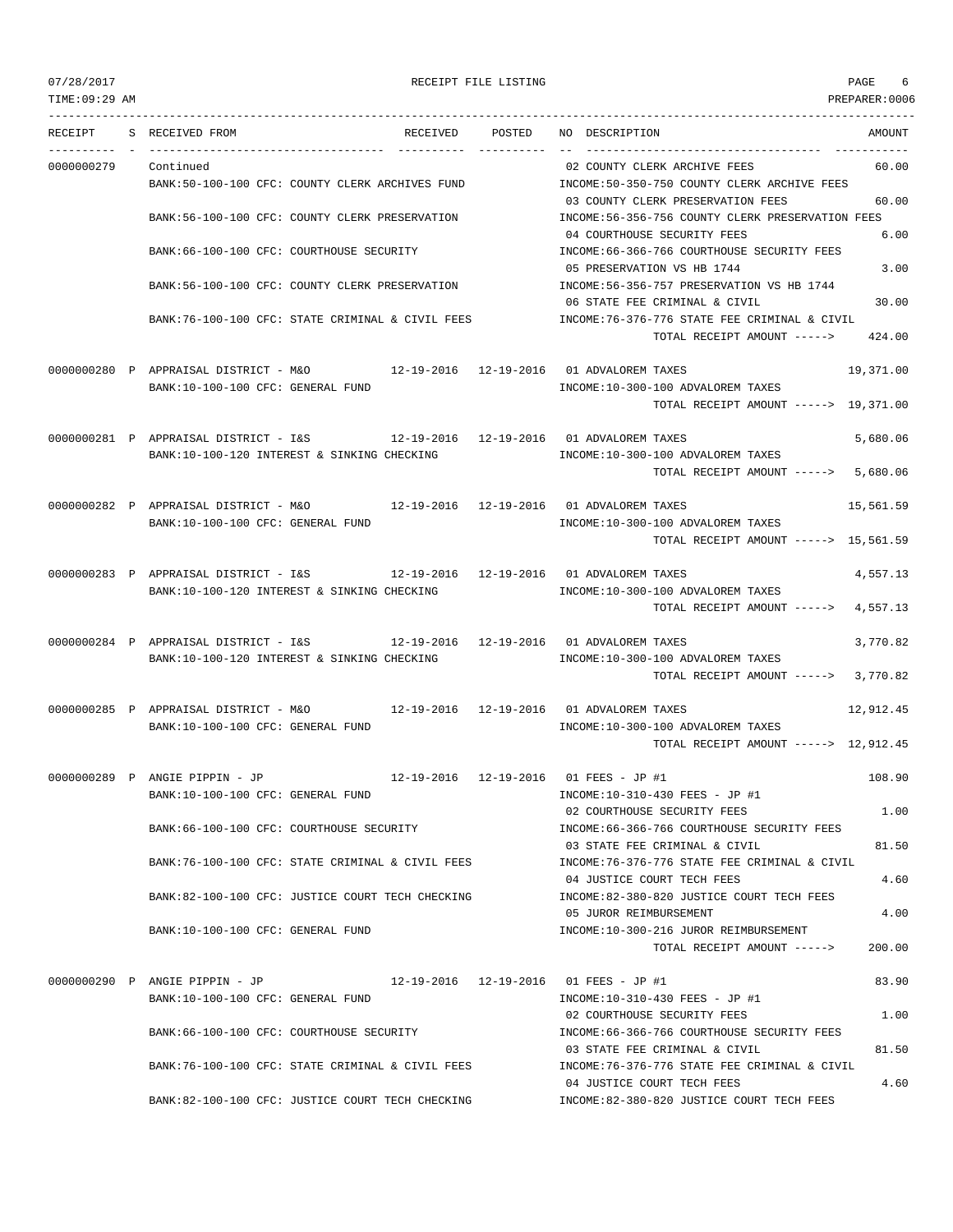TIME:09:29 AM PREPARER:0006 --------------------------------------------------------------------------------------------------------------------------------- RECEIPT S RECEIVED FROM RECEIVED POSTED NO DESCRIPTION AMOUNT ---------- - ----------------------------------- ---------- ---------- -- ----------------------------------- ----------- 0000000290 Continued 05 JUROR REIMBURSEMENT 4.00 BANK:10-100-100 CFC: GENERAL FUND **INCOME:10-300-216 JUROR REIMBURSEMENT** TOTAL RECEIPT AMOUNT -----> 175.00 0000000291 P ANGIE PIPPIN - JP 12-19-2016 12-19-2016 01 FEES - JP #1 475.90 BANK:10-100-100 CFC: GENERAL FUND INCOME:10-310-430 FEES - JP #1 02 COURTHOUSE SECURITY FEES 1.00 BANK:66-100-100 CFC: COURTHOUSE SECURITY INCOME:66-366-766 COURTHOUSE SECURITY FEES 03 STATE FEE CRIMINAL & CIVIL 81.50 BANK:76-100-100 CFC: STATE CRIMINAL & CIVIL FEES INCOME:76-376-776 STATE FEE CRIMINAL & CIVIL 04 JUSTICE COURT TECH FEES 4.60 BANK:82-100-100 CFC: JUSTICE COURT TECH CHECKING INCOME:82-380-820 JUSTICE COURT TECH FEES 05 JUROR REIMBURSEMENT 4.00 BANK:10-100-100 CFC: GENERAL FUND INCOME:10-300-216 JUROR REIMBURSEMENT TOTAL RECEIPT AMOUNT -----> 567.00 0000000292 P TEXAS ASSOCIATION OF COUNTIES 12-19-2016 12-19-2016 01 SALARY - DEPUTY 539.02 BANK:10-100-100 CFC: GENERAL FUND INCOME:10-580-110 SALARY - DEPUTY TOTAL RECEIPT AMOUNT -----> 539.02 0000000293 P ANGIE PIPPIN - JP 12-19-2016 12-19-2016 01 FEES - JP #1 558.90 BANK:10-100-100 CFC: GENERAL FUND INCOME:10-310-430 FEES - JP #1 02 COURTHOUSE SECURITY FEES 1.00 BANK:66-100-100 CFC: COURTHOUSE SECURITY **INCOME:66-366-766 COURTHOUSE SECURITY FEES** 03 STATE FEE CRIMINAL & CIVIL 81.50 BANK:76-100-100 CFC: STATE CRIMINAL & CIVIL FEES INCOME:76-376-776 STATE FEE CRIMINAL & CIVIL 04 JUSTICE COURT TECH FEES 4.60 BANK:82-100-100 CFC: JUSTICE COURT TECH CHECKING INCOME:82-380-820 JUSTICE COURT TECH FEES 05 JUROR REIMBURSEMENT 4.00 BANK:10-100-100 CFC: GENERAL FUND INCOME:10-300-216 JUROR REIMBURSEMENT TOTAL RECEIPT AMOUNT -----> 650.00 0000000294 P PAT THOMSON - COUNTY CLERK 12-19-2016 12-20-2016 01 FEES - COUNTY CLERK 1,322.00 BANK:10-100-100 CFC: GENERAL FUND SANK:10-310-410 FEES - COUNTY CLERK 02 COUNTY CLERK ARCHIVE FEES 360.00 BANK:50-100-100 CFC: COUNTY CLERK ARCHIVES FUND INCOME:50-350-750 COUNTY CLERK ARCHIVE FEES 03 COUNTY CLERK PRESERVATION FEES 360.00 BANK:56-100-100 CFC: COUNTY CLERK PRESERVATION INCOME:56-356-756 COUNTY CLERK PRESERVATION FEES 04 COURTHOUSE SECURITY FEES 26.00 BANK:66-100-100 CFC: COURTHOUSE SECURITY INCOME:66-366-766 COURTHOUSE SECURITY FEES TOTAL RECEIPT AMOUNT -----> 2,068.00 0000000295 P APPRAISAL DISTRICT - M&O 12-20-2016 12-20-2016 01 ADVALOREM TAXES 36,567.30 BANK:10-100-100 CFC: GENERAL FUND INCOME:10-300-100 ADVALOREM TAXES TOTAL RECEIPT AMOUNT -----> 36,567.30 0000000296 P APPRAISAL DISTRICT - I&S 12-20-2016 12-20-2016 01 ADVALOREM TAXES 10,709.77 BANK:10-100-120 INTEREST & SINKING CHECKING  $INCOME:10-300-100$  ADVALOREM TAXES TOTAL RECEIPT AMOUNT -----> 10,709.77 0000000297 P JONNYE GIBSON - TAX COLLECTOR 12-20-2016 12-20-2016 01 MOTOR VEHICLE REGISTRATION 1,244.78 BANK:11-100-100 CFC: ROAD & BRIDGE PRECINCT 1 INCOME:11-311-110 MOTOR VEHICLE REGISTRATION 02 MOTOR VEHICLE REGISTRATION 1,244.77 BANK:12-100-100 CFC: ROAD & BRIDGE PRECINCT 2 INCOME:12-312-110 MOTOR VEHICLE REGISTRATION 03 MOTOR VEHICLE REGISTRATION 1,244.77 BANK:13-100-100 CFC: ROAD & BRIDGE PRECINCT 3 INCOME:13-313-110 MOTOR VEHICLE REGISTRATION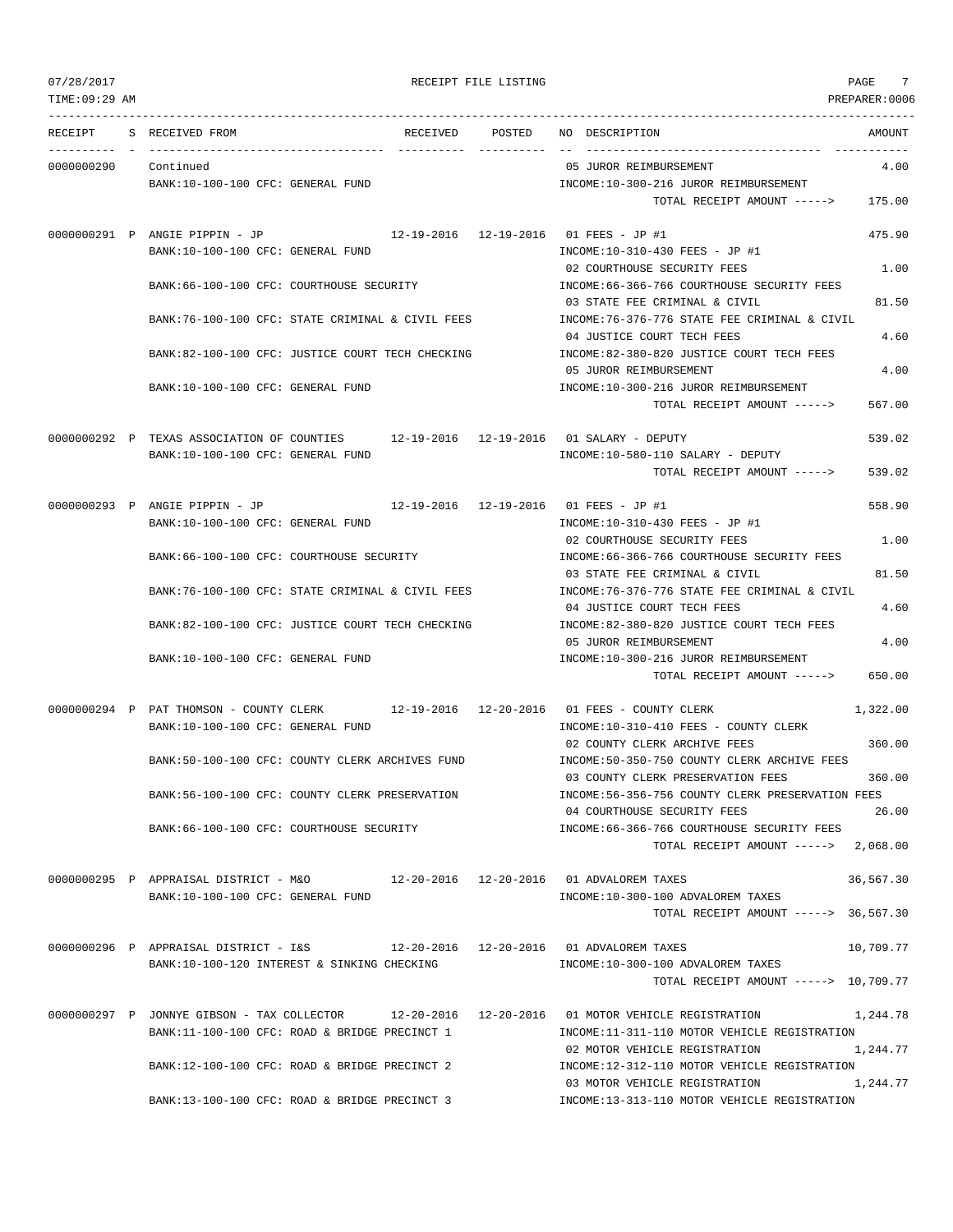| TIME:09:29 AM |                                                                                                                                        |          |        |                                                                                                               | PREPARER:0006            |
|---------------|----------------------------------------------------------------------------------------------------------------------------------------|----------|--------|---------------------------------------------------------------------------------------------------------------|--------------------------|
| RECEIPT       | S RECEIVED FROM                                                                                                                        | RECEIVED | POSTED | NO DESCRIPTION                                                                                                | AMOUNT                   |
| 0000000297    | Continued<br>BANK:14-100-100 CFC: ROAD & BRIDGE PRECINCT 4                                                                             |          |        | 04 MOTOR VEHICLE REGISTRATION<br>INCOME:14-314-110 MOTOR VEHICLE REGISTRATION                                 | ------------<br>1,244.77 |
|               | BANK:10-100-100 CFC: GENERAL FUND                                                                                                      |          |        | 05 FEES - TAX COLLECTOR<br>INCOME:10-310-445 FEES - TAX COLLECTOR                                             | 176.70                   |
|               |                                                                                                                                        |          |        | TOTAL RECEIPT AMOUNT -----> 5,155.79                                                                          |                          |
|               | 0000000298 P JONNYE GIBSON - TAX COLLECTOR 12-20-2016 12-20-2016 01 INTEREST EARNED<br>BANK:10-100-100 CFC: GENERAL FUND               |          |        | INCOME:10-300-180 INTEREST EARNED<br>TOTAL RECEIPT AMOUNT ----->                                              | 0.65<br>0.65             |
|               |                                                                                                                                        |          |        |                                                                                                               |                          |
|               | 0000000299 P JONNYE GIBSON - TAX COLLECTOR<br>BANK:10-100-100 CFC: GENERAL FUND                                                        |          |        | 12-20-2016  12-20-2016  01 FEES - TAX COLLECTOR<br>INCOME:10-310-447 FEES - TITLE                             | 15.00                    |
|               |                                                                                                                                        |          |        | TOTAL RECEIPT AMOUNT ----->                                                                                   | 15.00                    |
|               | 0000000300 P JONNYE GIBSON - TAX COLLECTOR 12-20-2016 12-20-2016 01 FEES - TAX COLLECTOR<br>BANK:10-100-100 CFC: GENERAL FUND          |          |        | $INCOME: 10-310-447$ FEES - TITLE                                                                             | 5.00                     |
|               |                                                                                                                                        |          |        | TOTAL RECEIPT AMOUNT ----->                                                                                   | 5.00                     |
|               | 0000000301 P JONNYE GIBSON - TAX COLLECTOR 12-20-2016 12-20-2016 01 FEES - TAX COLLECTOR<br>BANK:10-100-100 CFC: GENERAL FUND          |          |        | INCOME:10-310-447 FEES - TITLE                                                                                | 25.00                    |
|               |                                                                                                                                        |          |        | TOTAL RECEIPT AMOUNT ----->                                                                                   | 25.00                    |
|               | 0000000303 P PAT THOMSON - COUNTY CLERK                                                                                                |          |        | 12-20-2016  12-21-2016  01 FEES - COUNTY CLERK                                                                | 39.20                    |
|               | BANK:10-100-100 CFC: GENERAL FUND                                                                                                      |          |        | INCOME:10-310-410 FEES - COUNTY CLERK<br>02 COUNTY CLERK ARCHIVE FEES                                         | 10.00                    |
|               | BANK:50-100-100 CFC: COUNTY CLERK ARCHIVES FUND                                                                                        |          |        | INCOME:50-350-750 COUNTY CLERK ARCHIVE FEES                                                                   |                          |
|               | BANK:56-100-100 CFC: COUNTY CLERK PRESERVATION                                                                                         |          |        | 03 COUNTY CLERK PRESERVATION FEES<br>INCOME:56-356-756 COUNTY CLERK PRESERVATION FEES                         | 10.00                    |
|               |                                                                                                                                        |          |        | 04 COURTHOUSE SECURITY FEES                                                                                   | 1.00                     |
|               | BANK:66-100-100 CFC: COURTHOUSE SECURITY                                                                                               |          |        | INCOME: 66-366-766 COURTHOUSE SECURITY FEES<br>05 PRESERVATION VS HB 1744                                     | 1.00                     |
|               | BANK:56-100-100 CFC: COUNTY CLERK PRESERVATION                                                                                         |          |        | INCOME: 56-356-757 PRESERVATION VS HB 1744                                                                    | 1.80                     |
|               | BANK:76-100-100 CFC: STATE CRIMINAL & CIVIL FEES                                                                                       |          |        | 06 STATE FEE CRIMINAL & CIVIL<br>INCOME: 76-376-776 STATE FEE CRIMINAL & CIVIL<br>TOTAL RECEIPT AMOUNT -----> | 63.00                    |
|               |                                                                                                                                        |          |        |                                                                                                               | 4.00                     |
|               | 0000000304 P GINA PASLEY - DISTRICT CLERK 12-21-2016 12-21-2016 01 FEES - DISTRICT CLERK<br>BANK:10-100-100 CFC: GENERAL FUND          |          |        | INCOME:10-310-425 FEES - DISTRICT CLERK                                                                       |                          |
|               |                                                                                                                                        |          |        | TOTAL RECEIPT AMOUNT ----->                                                                                   | 4.00                     |
|               | 0000000305 P GINA PASLEY - DISTRICT CLERK 12-21-2016 12-21-2016 01 FEES - COUNTY & DISTRICT COURT                                      |          |        |                                                                                                               | 32.00                    |
|               | BANK:10-100-100 CFC: GENERAL FUND                                                                                                      |          |        | INCOME:10-310-420 FEES - COUNTY & DISTRICT COURT<br>02 FEES - DISTRICT CLERK                                  | 472.00                   |
|               | BANK:10-100-100 CFC: GENERAL FUND                                                                                                      |          |        | INCOME:10-310-425 FEES - DISTRICT CLERK<br>TOTAL RECEIPT AMOUNT ----->                                        | 504.00                   |
|               | 0000000306 P GINA PASLEY - DISTRICT CLERK 12-21-2016 12-21-2016 01 FEES - COUNTY & DISTRICT COURT<br>BANK:10-100-100 CFC: GENERAL FUND |          |        | INCOME:10-310-420 FEES - COUNTY & DISTRICT COURT                                                              | 6.00                     |
|               |                                                                                                                                        |          |        | 02 FEES - DISTRICT CLERK                                                                                      | 15.00                    |
|               | BANK:10-100-100 CFC: GENERAL FUND                                                                                                      |          |        | INCOME:10-310-425 FEES - DISTRICT CLERK<br>03 DIST COURT REC TECH FEES                                        | 10.00                    |
|               | BANK:36-100-100 CFC: DIST COURT RECORDS TECH FUND                                                                                      |          |        | INCOME: 36-336-736 DIST COURT REC TECH FEES<br>04 STATE FEE CRIMINAL & CIVIL                                  | 5.00                     |
|               | BANK:76-100-100 CFC: STATE CRIMINAL & CIVIL FEES                                                                                       |          |        | INCOME:76-376-776 STATE FEE CRIMINAL & CIVIL<br>TOTAL RECEIPT AMOUNT ----->                                   | 36.00                    |
|               |                                                                                                                                        |          |        |                                                                                                               | 125                      |

0000000307 P ANGIE PIPPIN - JP 12-21-2016 12-21-2016 01 FEES - JP #1 136.65 BANK:10-100-100 CFC: GENERAL FUND INCOME:10-310-430 FEES - JP #1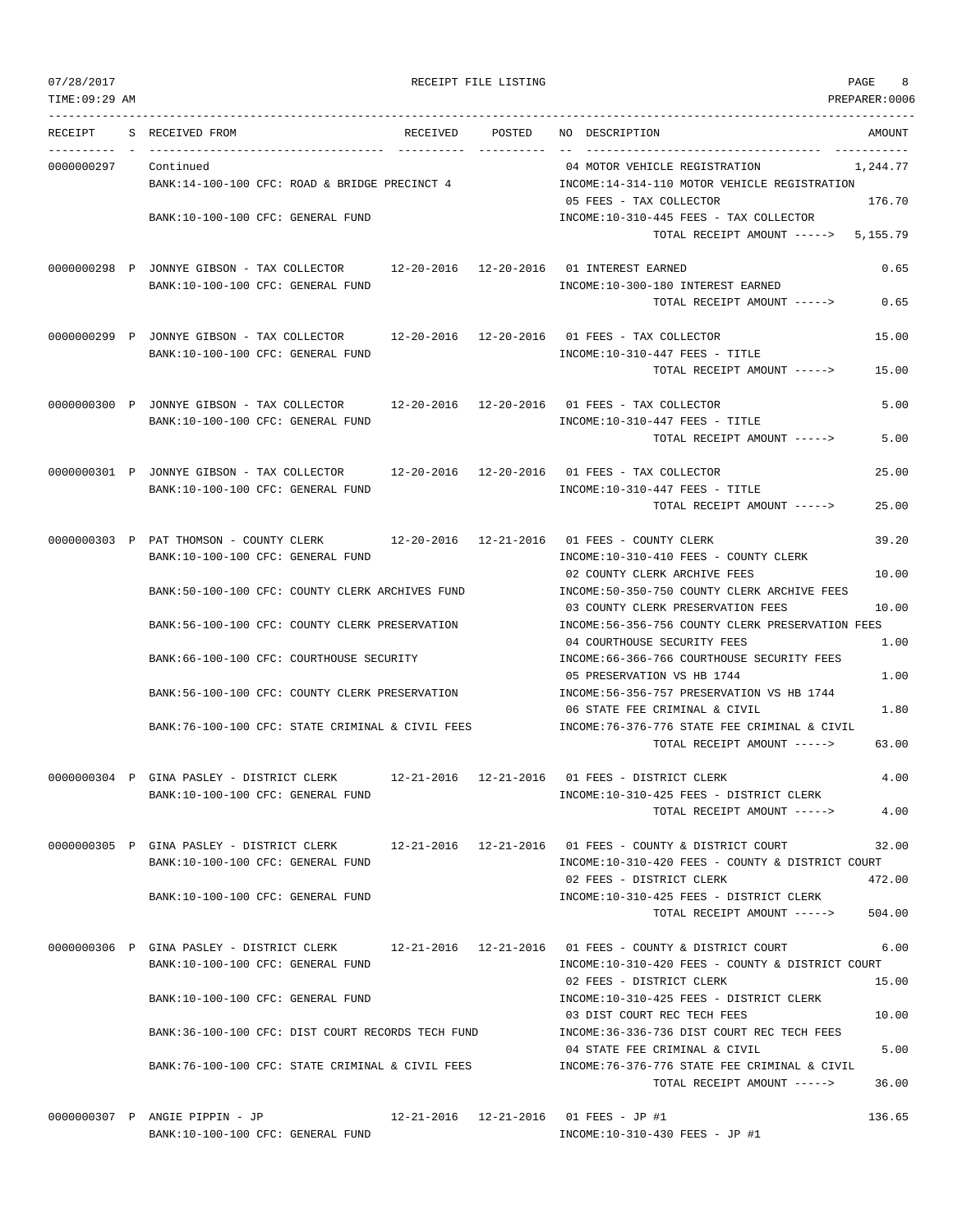TIME:09:29 AM PREPARER:0006

## 07/28/2017 RECEIPT FILE LISTING PAGE 9

TOTAL RECEIPT AMOUNT -----> 147.25

--------------------------------------------------------------------------------------------------------------------------------- RECEIPT S RECEIVED FROM RECEIVED POSTED NO DESCRIPTION AMOUNT ---------- - ----------------------------------- ---------- ---------- -- ----------------------------------- ----------- 0000000307 Continued 02 COURTHOUSE SECURITY FEES 6.15 BANK:66-100-100 CFC: COURTHOUSE SECURITY INCOME:66-366-766 COURTHOUSE SECURITY FEES 03 STATE FEE CRIMINAL & CIVIL 154.20 BANK:76-100-100 CFC: STATE CRIMINAL & CIVIL FEES INCOME:76-376-776 STATE FEE CRIMINAL & CIVIL 04 JUSTICE COURT TECH FEES 13.80 BANK:82-100-100 CFC: JUSTICE COURT TECH CHECKING INCOME:82-380-820 JUSTICE COURT TECH FEES 05 PARKS & WILDLIFE 146.20 BANK:76-100-100 CFC: STATE CRIMINAL & CIVIL FEES INCOME:76-376-704 PARKS & WILDLIFE 06 JUROR REIMBURSEMENT 8.00 BANK:10-100-100 CFC: GENERAL FUND INCOME:10-300-216 JUROR REIMBURSEMENT TOTAL RECEIPT AMOUNT -----> 465.00 0000000308 P APPRAISAL DISTRICT - M&O 12-27-2016 12-27-2016 01 ADVALOREM TAXES 17,013.34 BANK:10-100-100 CFC: GENERAL FUND **INCOME:10-300-100 ADVALOREM TAXES** TOTAL RECEIPT AMOUNT -----> 17,013.34 0000000309 P APPRAISAL DISTRICT - M&O 12-27-2016 12-27-2016 01 ADVALOREM TAXES 20,230.71 BANK:10-100-100 CFC: GENERAL FUND **INCOME:10-300-100 ADVALOREM TAXES** TOTAL RECEIPT AMOUNT -----> 20,230.71 0000000310 P APPRAISAL DISTRICT - I&S 12-27-2016 12-27-2016 01 ADVALOREM TAXES 4,991.65 BANK:10-100-120 INTEREST & SINKING CHECKING **INCOME:10-300-100 ADVALOREM** TAXES TOTAL RECEIPT AMOUNT -----> 4,991.65 0000000311 P APPRAISAL DISTRICT - I&S 12-27-2016 12-27-2016 01 ADVALOREM TAXES 5,945.71 BANK:10-100-120 INTEREST & SINKING CHECKING  $INCOME:10-300-100$  ADVALOREM TAXES TOTAL RECEIPT AMOUNT -----> 5,945.71 0000000312 P ANGIE PIPPIN - JP 12-27-2016 12-27-2016 01 FEES - JP #1 475.90 BANK:10-100-100 CFC: GENERAL FUND INCOME:10-310-430 FEES - JP #1 02 COURTHOUSE SECURITY FEES 1.00 BANK:66-100-100 CFC: COURTHOUSE SECURITY INCOME:66-366-766 COURTHOUSE SECURITY FEES 03 STATE FEE CRIMINAL & CIVIL 81.50 BANK:76-100-100 CFC: STATE CRIMINAL & CIVIL FEES INCOME:76-376-776 STATE FEE CRIMINAL & CIVIL 04 JUSTICE COURT TECH FEES 4.60 BANK:82-100-100 CFC: JUSTICE COURT TECH CHECKING INCOME:82-380-820 JUSTICE COURT TECH FEES 05 JUROR REIMBURSEMENT 4.00 BANK:10-100-100 CFC: GENERAL FUND INCOME:10-300-216 JUROR REIMBURSEMENT TOTAL RECEIPT AMOUNT -----> 567.00 0000000313 P PAT THOMSON - COUNTY CLERK 12-27-2016 12-27-2016 01 FEES - COUNTY CLERK 117.00 BANK:10-100-100 CFC: GENERAL FUND INCOME:10-310-410 FEES - COUNTY CLERK 02 COUNTY CLERK ARCHIVE FEES 50.00 BANK:50-100-100 CFC: COUNTY CLERK ARCHIVES FUND INCOME:50-350-750 COUNTY CLERK ARCHIVE FEES 03 COUNTY CLERK PRESERVATION FEES 50.00 BANK:56-100-100 CFC: COUNTY CLERK PRESERVATION INCOME:56-356-756 COUNTY CLERK PRESERVATION FEES 04 COURTHOUSE SECURITY FEES 5.00 BANK:66-100-100 CFC: COURTHOUSE SECURITY **INCOME:66-366-766 COURTHOUSE SECURITY FEES** TOTAL RECEIPT AMOUNT -----> 222.00 0000000314 P EMILIA GARCIA - SENIOR CITIZENS 12-27-2016 12-27-2016 01 FOOD DONATIONS 58.40 BANK:78-100-100 CFC: SENIOR CITIZENS INCOME:78-378-712 FOOD DONATIONS TOTAL RECEIPT AMOUNT -----> 58.40 0000000315 P EMILIA GARCIA - SENIOR CITIZENS 12-27-2016 12-27-2016 01 FOOD DONATIONS 147.25 BANK:78-100-100 CFC: SENIOR CITIZENS INCOME:78-378-712 FOOD DONATIONS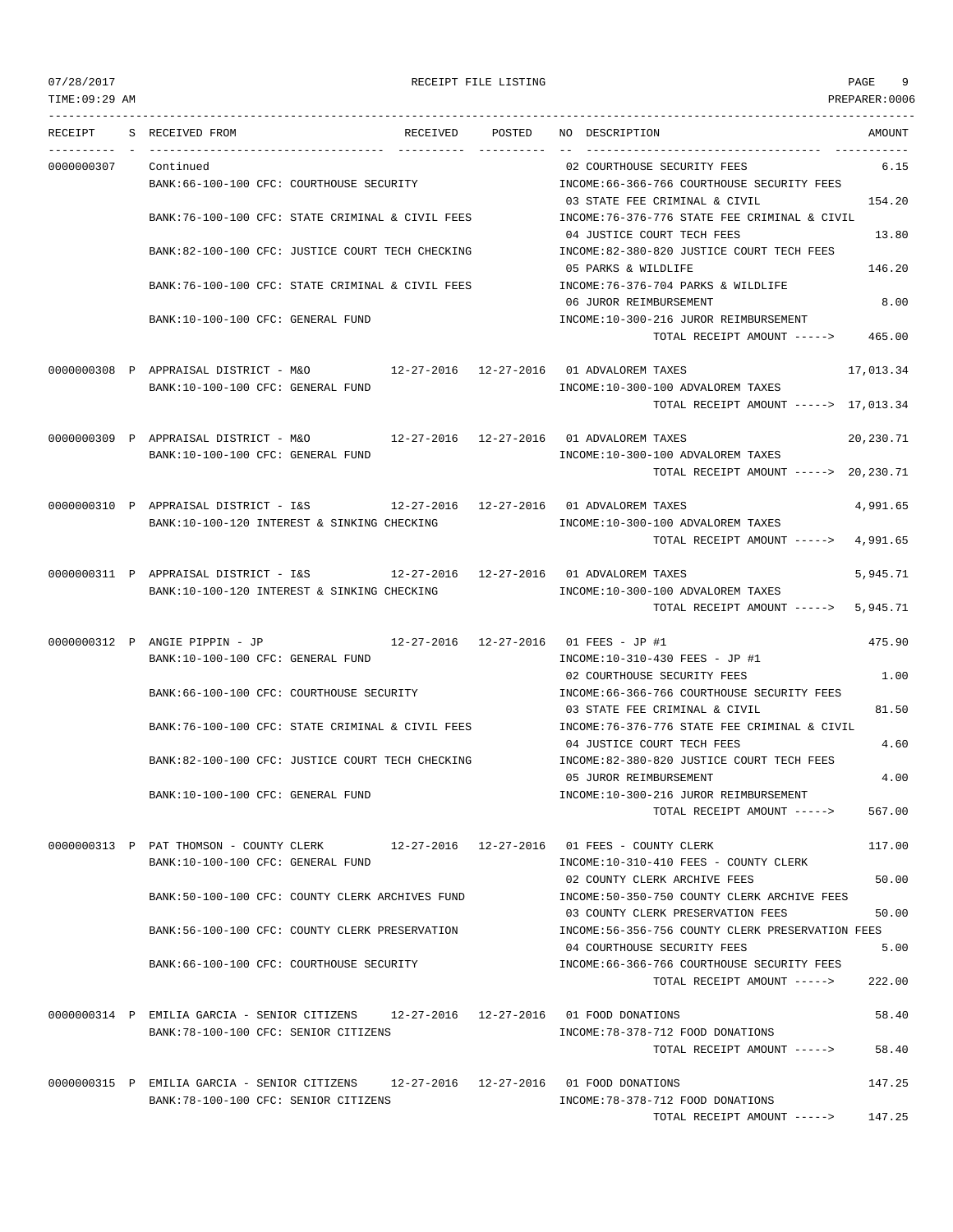| TIME: 09:29 AM |                                                                                                                                                                                                                                                                                                      |                        | PREPARER:0006                                                                                                                                                                                                                                                                                                                                                                                                                                                                            |
|----------------|------------------------------------------------------------------------------------------------------------------------------------------------------------------------------------------------------------------------------------------------------------------------------------------------------|------------------------|------------------------------------------------------------------------------------------------------------------------------------------------------------------------------------------------------------------------------------------------------------------------------------------------------------------------------------------------------------------------------------------------------------------------------------------------------------------------------------------|
| RECEIPT        | S RECEIVED FROM<br>RECEIVED                                                                                                                                                                                                                                                                          | POSTED                 | DESCRIPTION<br>AMOUNT<br>NO.                                                                                                                                                                                                                                                                                                                                                                                                                                                             |
|                | 0000000316 P EMILIA GARCIA - SENIOR CITIZENS<br>BANK: 78-100-100 CFC: SENIOR CITIZENS                                                                                                                                                                                                                | 12-27-2016 12-27-2016  | 01 FOOD DONATIONS<br>80.38<br>INCOME: 78-378-712 FOOD DONATIONS<br>TOTAL RECEIPT AMOUNT -----><br>80.38                                                                                                                                                                                                                                                                                                                                                                                  |
|                | 12-27-2016 12-27-2016<br>0000000317 P EMILIA GARCIA - SENIOR CITIZENS<br>BANK: 78-100-100 CFC: SENIOR CITIZENS                                                                                                                                                                                       |                        | 65.26<br>01 FOOD DONATIONS<br>INCOME: 78-378-712 FOOD DONATIONS<br>TOTAL RECEIPT AMOUNT -----><br>65.26                                                                                                                                                                                                                                                                                                                                                                                  |
|                | 0000000318 P EMILIA GARCIA - SENIOR CITIZENS<br>BANK: 78-100-100 CFC: SENIOR CITIZENS                                                                                                                                                                                                                | 12-27-2016 12-27-2016  | 46.00<br>01 FOOD DONATIONS<br>INCOME: 78-378-712 FOOD DONATIONS<br>TOTAL RECEIPT AMOUNT -----><br>46.00                                                                                                                                                                                                                                                                                                                                                                                  |
|                | 0000000319 P TEXAS ASSOICATION OF COUNTIES<br>BANK:10-100-100 CFC: GENERAL FUND                                                                                                                                                                                                                      | 12-27-2016 12-27-2016  | 539.02<br>01 SALARY - DEPUTY<br>INCOME:10-580-110 SALARY - DEPUTY<br>TOTAL RECEIPT AMOUNT -----><br>539.02                                                                                                                                                                                                                                                                                                                                                                               |
|                | 0000000320 P SUNOCO PARTNERS<br>BANK: 10-100-100 CFC: GENERAL FUND                                                                                                                                                                                                                                   |                        | 12-27-2016  12-27-2016  01 OIL & GAS INCOME<br>10.51<br>INCOME:10-300-204 OIL & GAS INCOME<br>TOTAL RECEIPT AMOUNT -----><br>10.51                                                                                                                                                                                                                                                                                                                                                       |
|                | 0000000321 P TEXAS ASSOCIATION OF COUNTIES<br>BANK:10-100-100 CFC: GENERAL FUND                                                                                                                                                                                                                      | 12-29-2016 12-29-2016  | 01 COURTHOUSE MAINTENANCE<br>8,950.00<br>INCOME:10-470-375 COURTHOUSE MAINTENANCE<br>TOTAL RECEIPT AMOUNT -----><br>8,950.00                                                                                                                                                                                                                                                                                                                                                             |
|                | 0000000322 P GINA PASLEY - DISTRICT CLERK<br>BANK:10-100-100 CFC: GENERAL FUND                                                                                                                                                                                                                       | 12-29-2016  12-29-2016 | 01 FEES - COUNTY & DISTRICT COURT<br>2.00<br>INCOME:10-310-420 FEES - COUNTY & DISTRICT COURT<br>TOTAL RECEIPT AMOUNT -----><br>2.00                                                                                                                                                                                                                                                                                                                                                     |
|                | 0000000323 P GINA PASLEY - DISTRICT CLERK<br>BANK:10-100-100 CFC: GENERAL FUND<br>BANK:10-100-100 CFC: GENERAL FUND                                                                                                                                                                                  | 12-29-2016 12-29-2016  | 01 FEES - COUNTY & DISTRICT COURT<br>70.00<br>INCOME:10-310-420 FEES - COUNTY & DISTRICT COURT<br>02 FEES - DISTRICT CLERK<br>10.00<br>INCOME:10-310-425 FEES - DISTRICT CLERK<br>TOTAL RECEIPT AMOUNT -----><br>80.00                                                                                                                                                                                                                                                                   |
|                | 0000000324 P PAT THOMSON - COUNTY CLERK<br>$12 - 29 - 2016$<br>BANK:10-100-100 CFC: GENERAL FUND<br>BANK:50-100-100 CFC: COUNTY CLERK ARCHIVES FUND<br>BANK:56-100-100 CFC: COUNTY CLERK PRESERVATION<br>BANK: 66-100-100 CFC: COURTHOUSE SECURITY<br>BANK:56-100-100 CFC: COUNTY CLERK PRESERVATION | 12-29-2016             | 498.45<br>01 FEES - COUNTY CLERK<br>INCOME:10-310-410 FEES - COUNTY CLERK<br>02 COUNTY CLERK ARCHIVE FEES<br>157.00<br>INCOME:50-350-750 COUNTY CLERK ARCHIVE FEES<br>03 COUNTY CLERK PRESERVATION FEES<br>157.00<br>INCOME:56-356-756 COUNTY CLERK PRESERVATION FEES<br>04 COURTHOUSE SECURITY FEES<br>15.00<br>INCOME:66-366-766 COURTHOUSE SECURITY FEES<br>05 PRESERVATION VS HB 1744<br>1.00<br>INCOME: 56-356-757 PRESERVATION VS HB 1744<br>06 STATE FEE CRIMINAL & CIVIL<br>1.80 |
|                | BANK:76-100-100 CFC: STATE CRIMINAL & CIVIL FEES                                                                                                                                                                                                                                                     |                        | INCOME:76-376-776 STATE FEE CRIMINAL & CIVIL<br>TOTAL RECEIPT AMOUNT -----><br>830.25                                                                                                                                                                                                                                                                                                                                                                                                    |
|                | 0000000325 P PAT THOMSON - COUNTY CLERK<br>BANK:10-100-100 CFC: GENERAL FUND<br>BANK:50-100-100 CFC: COUNTY CLERK ARCHIVES FUND<br>BANK:56-100-100 CFC: COUNTY CLERK PRESERVATION                                                                                                                    |                        | 12-29-2016  12-29-2016  01 FEES - COUNTY CLERK<br>36.00<br>INCOME:10-310-410 FEES - COUNTY CLERK<br>40.00<br>02 COUNTY CLERK ARCHIVE FEES<br>INCOME:50-350-750 COUNTY CLERK ARCHIVE FEES<br>03 COUNTY CLERK PRESERVATION FEES<br>40.00<br>INCOME:56-356-756 COUNTY CLERK PRESERVATION FEES<br>04 COURTHOUSE SECURITY FEES<br>4.00                                                                                                                                                        |
|                | BANK:66-100-100 CFC: COURTHOUSE SECURITY                                                                                                                                                                                                                                                             |                        | INCOME:66-366-766 COURTHOUSE SECURITY FEES<br>120.00<br>TOTAL RECEIPT AMOUNT ----->                                                                                                                                                                                                                                                                                                                                                                                                      |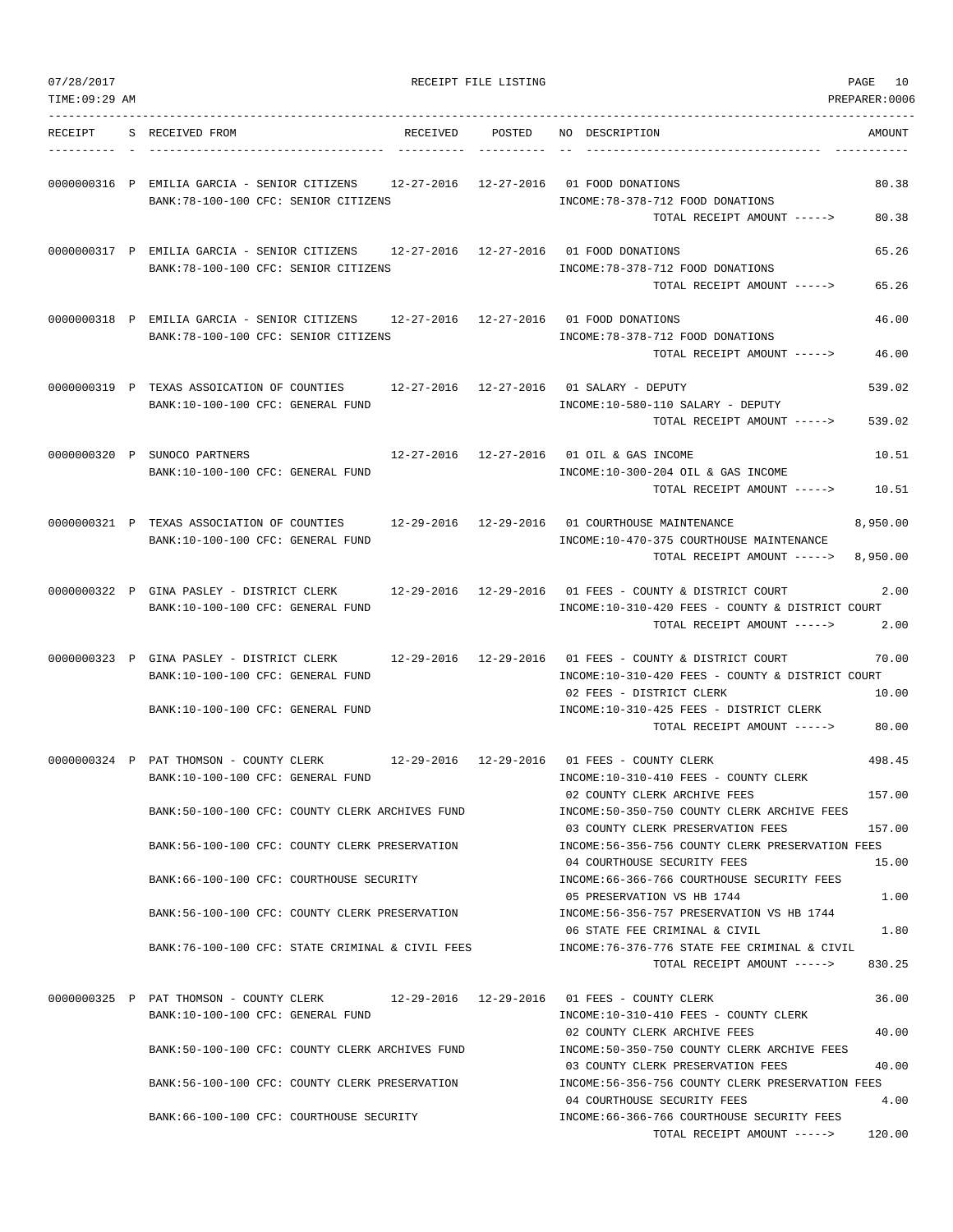| 07/28/2017<br>TIME: 09:29 AM |                                                                                                                              | RECEIPT FILE LISTING |                                                                                                                                             | PAGE<br>11<br>PREPARER:0006 |
|------------------------------|------------------------------------------------------------------------------------------------------------------------------|----------------------|---------------------------------------------------------------------------------------------------------------------------------------------|-----------------------------|
| RECEIPT                      | S RECEIVED FROM<br>RECEIVED                                                                                                  | POSTED               | NO DESCRIPTION                                                                                                                              | AMOUNT                      |
|                              | 0000000326 P APPRAISAL DISTRICT - M&O<br>BANK:10-100-100 CFC: GENERAL FUND                                                   |                      | 12-29-2016  12-29-2016  01 ADVALOREM TAXES<br>INCOME:10-300-100 ADVALOREM TAXES<br>TOTAL RECEIPT AMOUNT -----> 27,815.51                    | 27,815.51                   |
|                              | 0000000327 P APPRAISAL DISTRICT - I&S<br>BANK:10-100-120 INTEREST & SINKING CHECKING                                         |                      | 12-29-2016  12-29-2016  01 ADVALOREM TAXES<br>INCOME:10-300-100 ADVALOREM TAXES<br>TOTAL RECEIPT AMOUNT ----->                              | 8,164.33<br>8,164.33        |
|                              | 0000000328 P EMILIA GARCIA - SENIOR CITIZENS 12-29-2016 12-29-2016 01 FOOD DONATIONS<br>BANK:78-100-100 CFC: SENIOR CITIZENS |                      | INCOME: 78-378-712 FOOD DONATIONS<br>TOTAL RECEIPT AMOUNT ----->                                                                            | 32.25<br>32.25              |
|                              | 0000000329 P TEXAS ASSOCIATION OF COUNTIES<br>BANK:10-100-100 CFC: GENERAL FUND                                              |                      | 12-29-2016  12-29-2016  01 SALARY - DEPUTY<br>INCOME:10-580-110 SALARY - DEPUTY<br>TOTAL RECEIPT AMOUNT ----->                              | 539.02<br>539.02            |
|                              | 0000000330 P ANGIE PIPPIN - JP<br>BANK:10-100-100 CFC: GENERAL FUND                                                          |                      | 12-27-2016  12-27-2016  01 FEES - JP #1<br>INCOME:10-310-430 FEES - JP #1<br>02 COURTHOUSE SECURITY FEES                                    | 372.00<br>4.76              |
|                              | BANK:66-100-100 CFC: COURTHOUSE SECURITY<br>BANK:76-100-100 CFC: STATE CRIMINAL & CIVIL FEES                                 |                      | INCOME:66-366-766 COURTHOUSE SECURITY FEES<br>03 STATE FEE CRIMINAL & CIVIL<br>INCOME: 76-376-776 STATE FEE CRIMINAL & CIVIL                | 368.47                      |
|                              | BANK:82-100-100 CFC: JUSTICE COURT TECH CHECKING                                                                             |                      | 04 JUSTICE COURT TECH FEES<br>INCOME:82-380-820 JUSTICE COURT TECH FEES                                                                     | 22.23                       |
|                              | BANK:10-100-100 CFC: GENERAL FUND                                                                                            |                      | 05 JUROR REIMBURSEMENT<br>INCOME:10-300-216 JUROR REIMBURSEMENT                                                                             | 19.03                       |
|                              | BANK:10-100-100 CFC: GENERAL FUND                                                                                            |                      | 06 JP ATTY DELINQUENT COL FEES<br>INCOME:10-310-432 JP ATTY DELINQUENT COL FEES<br>TOTAL RECEIPT AMOUNT ----->                              | 57.51<br>844.00             |
|                              | 0000000331 P ANGIE PIPPIN - JP<br>BANK:10-100-100 CFC: GENERAL FUND                                                          |                      | 12-29-2016  01-01-2017  01 FEES - JP #1<br>INCOME:10-310-430 FEES - JP #1                                                                   | 68.90                       |
|                              | BANK: 66-100-100 CFC: COURTHOUSE SECURITY                                                                                    |                      | 02 COURTHOUSE SECURITY FEES<br>INCOME:66-366-766 COURTHOUSE SECURITY FEES<br>03 STATE FEE CRIMINAL & CIVIL                                  | 1.00<br>81.50               |
|                              | BANK:76-100-100 CFC: STATE CRIMINAL & CIVIL FEES                                                                             |                      | INCOME: 76-376-776 STATE FEE CRIMINAL & CIVIL<br>04 JUSTICE COURT TECH FEES                                                                 | 4.60                        |
|                              | BANK:82-100-100 CFC: JUSTICE COURT TECH CHECKING                                                                             |                      | INCOME:82-380-820 JUSTICE COURT TECH FEES<br>05 JUROR REIMBURSEMENT                                                                         | 4.00                        |
|                              | BANK:10-100-100 CFC: GENERAL FUND                                                                                            |                      | INCOME:10-300-216 JUROR REIMBURSEMENT<br>TOTAL RECEIPT AMOUNT ----->                                                                        | 160.00                      |
|                              | 0000000332 P GINA PASLEY - DISTRICT CLERK<br>BANK:10-100-100 CFC: GENERAL FUND                                               |                      | $12-29-2016$ $01-01-2017$ 01 FEES - COUNTY & DISTRICT COURT<br>INCOME:10-310-420 FEES - COUNTY & DISTRICT COURT<br>02 FEES - DISTRICT CLERK | 46.00<br>5.00               |
|                              | BANK:10-100-100 CFC: GENERAL FUND                                                                                            |                      | INCOME:10-310-425 FEES - DISTRICT CLERK<br>TOTAL RECEIPT AMOUNT ----->                                                                      | 51.00                       |
|                              | 0000000333 P PAT THOMSON - COUNTY CLERK<br>BANK:10-100-100 CFC: GENERAL FUND                                                 |                      | INCOME:10-310-410 FEES - COUNTY CLERK                                                                                                       | 42.20                       |
|                              | BANK:50-100-100 CFC: COUNTY CLERK ARCHIVES FUND                                                                              |                      | 02 COUNTY CLERK ARCHIVE FEES<br>INCOME:50-350-750 COUNTY CLERK ARCHIVE FEES<br>03 COUNTY CLERK PRESERVATION FEES                            | 20.00<br>20.00              |
|                              | BANK:56-100-100 CFC: COUNTY CLERK PRESERVATION                                                                               |                      | INCOME:56-356-756 COUNTY CLERK PRESERVATION FEES<br>04 COURTHOUSE SECURITY FEES                                                             | 2.00                        |
|                              | BANK:66-100-100 CFC: COURTHOUSE SECURITY                                                                                     |                      | INCOME:66-366-766 COURTHOUSE SECURITY FEES                                                                                                  |                             |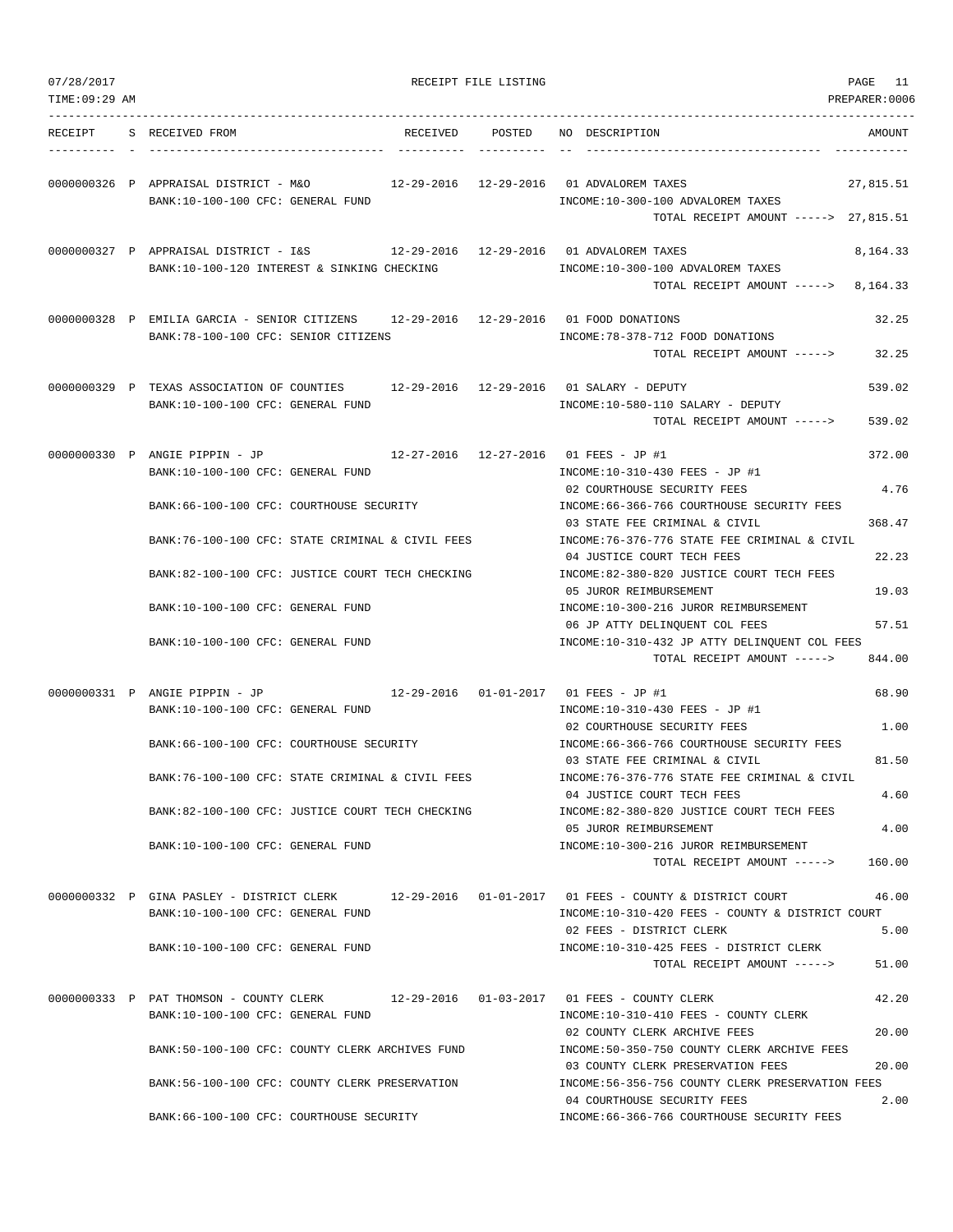| TIME: 09:29 AM      |                                                                                                                                        |                      | PREPARER:0006                                                                                                                                              |
|---------------------|----------------------------------------------------------------------------------------------------------------------------------------|----------------------|------------------------------------------------------------------------------------------------------------------------------------------------------------|
| RECEIPT             | S RECEIVED FROM<br>RECEIVED                                                                                                            | POSTED<br>---------- | NO DESCRIPTION<br>AMOUNT                                                                                                                                   |
| 0000000333          | Continued<br>BANK:56-100-100 CFC: COUNTY CLERK PRESERVATION                                                                            |                      | 05 PRESERVATION VS HB 1744<br>1.00<br>INCOME: 56-356-757 PRESERVATION VS HB 1744                                                                           |
|                     | BANK:76-100-100 CFC: STATE CRIMINAL & CIVIL FEES                                                                                       |                      | 1.80<br>06 STATE FEE CRIMINAL & CIVIL<br>INCOME:76-376-776 STATE FEE CRIMINAL & CIVIL<br>87.00<br>TOTAL RECEIPT AMOUNT ----->                              |
|                     | 0000000334 P PAT THOMSON - COUNTY CLERK<br>BANK:10-100-100 CFC: GENERAL FUND                                                           |                      | 250.00<br>12-30-2016  01-03-2017  01 FEES - COUNTY CLERK<br>INCOME:10-310-410 FEES - COUNTY CLERK                                                          |
|                     | BANK:50-100-100 CFC: COUNTY CLERK ARCHIVES FUND                                                                                        |                      | 140.00<br>02 COUNTY CLERK ARCHIVE FEES<br>INCOME:50-350-750 COUNTY CLERK ARCHIVE FEES<br>03 COUNTY CLERK PRESERVATION FEES<br>140.00                       |
|                     | BANK:56-100-100 CFC: COUNTY CLERK PRESERVATION                                                                                         |                      | INCOME:56-356-756 COUNTY CLERK PRESERVATION FEES<br>04 COURTHOUSE SECURITY FEES<br>14.00                                                                   |
|                     | BANK:66-100-100 CFC: COURTHOUSE SECURITY                                                                                               |                      | INCOME: 66-366-766 COURTHOUSE SECURITY FEES<br>TOTAL RECEIPT AMOUNT -----><br>544.00                                                                       |
| 0000000337 P APACHE | BANK:10-100-100 CFC: GENERAL FUND                                                                                                      |                      | 112.78<br>12-27-2016  12-27-2016  01 OIL & GAS INCOME<br>INCOME:10-300-204 OIL & GAS INCOME<br>TOTAL RECEIPT AMOUNT -----> 112.78                          |
|                     | 0000000339 P GINA PASLEY - DISTRICT CLERK 12-28-2016 12-28-2016 01 FEES - COUNTY & DISTRICT COURT<br>BANK:10-100-100 CFC: GENERAL FUND |                      | 8.00<br>INCOME:10-310-420 FEES - COUNTY & DISTRICT COURT<br>8.00<br>TOTAL RECEIPT AMOUNT ----->                                                            |
|                     | 0000000358 P DISTRICT COURTS<br>BANK:10-100-100 CFC: GENERAL FUND                                                                      |                      | 12-07-2016  12-07-2016  01 SUPPLEMENT - COUNTY JUDGE<br>5,050.00<br>INCOME:10-320-405 SUPPLEMENT - COUNTY JUDGE<br>5,050.00<br>TOTAL RECEIPT AMOUNT -----> |
|                     | 0000000359 P WEST CENTRAL TEXAS COG 12-16-2016 12-16-2016 01 WCTCOG PROGRAM<br>BANK:78-100-100 CFC: SENIOR CITIZENS                    |                      | 3,037.63<br>INCOME: 78-378-710 WCTCOG PROGRAM<br>TOTAL RECEIPT AMOUNT -----><br>3,037.63                                                                   |
|                     | 0000000360 P HEALTH AND HUMAN SERVICES 12-07-2016 12-07-2016 01 DEPT OF AGING & DISABILITY<br>BANK:78-100-100 CFC: SENIOR CITIZENS     |                      | 1,494.90<br>INCOME: 78-378-714 DEPT OF AGING & DISABILITY<br>TOTAL RECEIPT AMOUNT -----> 1,494.90                                                          |
|                     | 0000000364 P BANK INTEREST<br>BANK:10-100-100 CFC: GENERAL FUND                                                                        |                      | 12-31-2016 12-31-2016 01 GENERAL FUND<br>148.13<br>INCOME:10-300-180 INTEREST EARNED                                                                       |
|                     | BANK:30-100-100 CFC: COURT RECORDS PRES FUND                                                                                           |                      | 0.06<br>02 COURT RECORDS PRESERVATION<br>INCOME: 30-330-180 INTEREST EARNED                                                                                |
|                     | BANK:36-100-100 CFC: DIST COURT RECORDS TECH FUND                                                                                      |                      | 03 DISTRICT COURT TECH FUND<br>0.02<br>INCOME: 36-336-180 INTEREST EARNED<br>04 COUNTY CLERK ARCHIVES FUND<br>0.67                                         |
|                     | BANK:50-100-100 CFC: COUNTY CLERK ARCHIVES FUND                                                                                        |                      | INCOME: 50-350-180 INTEREST EARNED<br>05 COUNTY CLERK PRESERVATION<br>2.07                                                                                 |
|                     | BANK:56-100-100 CFC: COUNTY CLERK PRESERVATION                                                                                         |                      | INCOME: 56-356-180 INTEREST EARNED<br>0.73<br>06 DISTRICT CLERK PRESERVATION                                                                               |
|                     | BANK:63-100-100 CFC: DISTRICT CLERK PRESERVATION                                                                                       |                      | INCOME: 63-363-180 INTEREST EARNED<br>0.09<br>07 COUNTY PRESERVATION                                                                                       |
|                     | BANK:68-100-100 CFC: COUNTY PRESERVATION                                                                                               |                      | INCOME: 68-368-180 INTEREST EARNED<br>08 HOT CHECK<br>0.31                                                                                                 |
|                     | BANK: 72-100-100 CFC: HOT CHECK FUND                                                                                                   |                      | INCOME: 72-372-180 INTEREST EARNED<br>09 JP COURT TECH FUND<br>0.10                                                                                        |
|                     | BANK:82-100-100 CFC: JUSTICE COURT TECH CHECKING                                                                                       |                      | INCOME:82-380-180 INTEREST EARNED<br>TOTAL RECEIPT AMOUNT -----><br>152.18                                                                                 |

0000000387 P TEXAS DEPARTMENT OF TRANSPORTATION 12-15-2016 12-15-2016 01 REPAIRS & MAINTENANCE 6,098.88 BANK:12-100-100 CFC: ROAD & BRIDGE PRECINCT 2 INCOME:12-612-320 REPAIRS & MAINTENANCE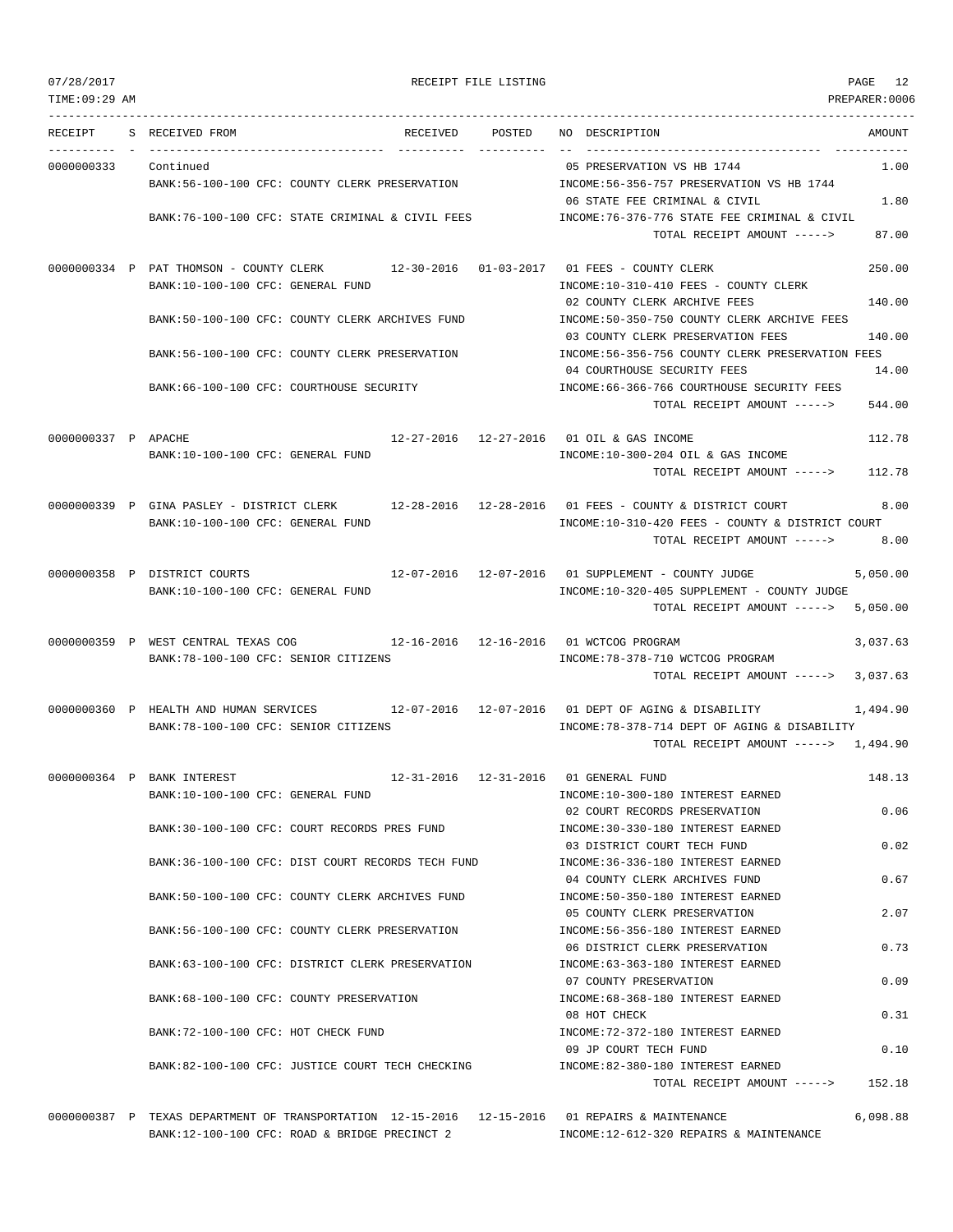| 07/28/2017 | RECEIPT FILE LISTING | $\sim$ $\sim$<br>PAGE |
|------------|----------------------|-----------------------|
|------------|----------------------|-----------------------|

| TIME: 09:29 AM |                                                                                                                            |                 |                                                                                                                           | PREPARER:0006    |
|----------------|----------------------------------------------------------------------------------------------------------------------------|-----------------|---------------------------------------------------------------------------------------------------------------------------|------------------|
|                | RECEIPT S RECEIVED FROM                                                                                                    | RECEIVED POSTED | NO DESCRIPTION                                                                                                            | AMOUNT           |
| 0000000387     | Continued<br>BANK:13-100-100 CFC: ROAD & BRIDGE PRECINCT 3                                                                 |                 | 02 ROAD MATERIAL & CONSTRUCTION<br>INCOME:13-613-705 ROAD MATERIAL & CONSTRUCTION<br>TOTAL RECEIPT AMOUNT -----> 8,638.88 | 2,540.00         |
|                | 0000000489 P BANK INTEREST - MMA<br>BANK:10-100-130 MONEY MARKET CHECKING                                                  |                 | 12-30-2016  12-30-2016  01 MONEY MARKET CHECKING<br>INCOME:10-300-180 INTEREST EARNED<br>TOTAL RECEIPT AMOUNT ----->      | 28.44<br>28.44   |
|                | 0000000499 P GRANT INTEREST<br>12-31-2016  12-31-2016  01 INTEREST EARNED<br>BANK: 10-100-140 GRANT FUND CHECKING          |                 | INCOME:10-300-180 INTEREST EARNED<br>TOTAL RECEIPT AMOUNT -----> 0.47                                                     | 0.47             |
|                | $12-12-2016$ $12-12-2016$ 01 INMATE PHONE REVENUES<br>0000000841 P INMATE PHONE<br>BANK: 70-100-110 INMATE PHONE CHECKING  |                 | INCOME: 70-370-770 INMATE PHONE REVENUES<br>TOTAL RECEIPT AMOUNT ----->                                                   | 228.00<br>228.00 |
|                | 12-08-2016  12-08-2016  01 INMATE PHONE REVENUES<br>0000000888 P RELIANCE TRUST<br>BANK: 70-100-110 INMATE PHONE CHECKING  |                 | INCOME: 70-370-770 INMATE PHONE REVENUES<br>TOTAL RECEIPT AMOUNT ----->                                                   | 20.00<br>20.00   |
|                | 12-22-2016  12-22-2016  01 INMATE PHONE REVENUES<br>0000000889 P RELIANCE TRUST<br>BANK: 70-100-110 INMATE PHONE CHECKING  |                 | INCOME: 70-370-770 INMATE PHONE REVENUES<br>TOTAL RECEIPT AMOUNT ----->                                                   | 120.00<br>120.00 |
|                | $12-29-2016$ $12-29-2016$ 01 INMATE PHONE REVENUES<br>0000000890 P RELIANCE TRUST<br>BANK:70-100-110 INMATE PHONE CHECKING |                 | INCOME: 70-370-770 INMATE PHONE REVENUES<br>TOTAL RECEIPT AMOUNT ----->                                                   | 120.00<br>120.00 |
|                | 12-20-2016  12-20-2016  01 INMATE PHONE REVENUES<br>0000000900 P RELIANCE TRUST<br>BANK: 70-100-110 INMATE PHONE CHECKING  |                 | INCOME: 70-370-770 INMATE PHONE REVENUES<br>TOTAL RECEIPT AMOUNT ----->                                                   | 20.00<br>20.00   |

REPORT TOTAL 269,887.15